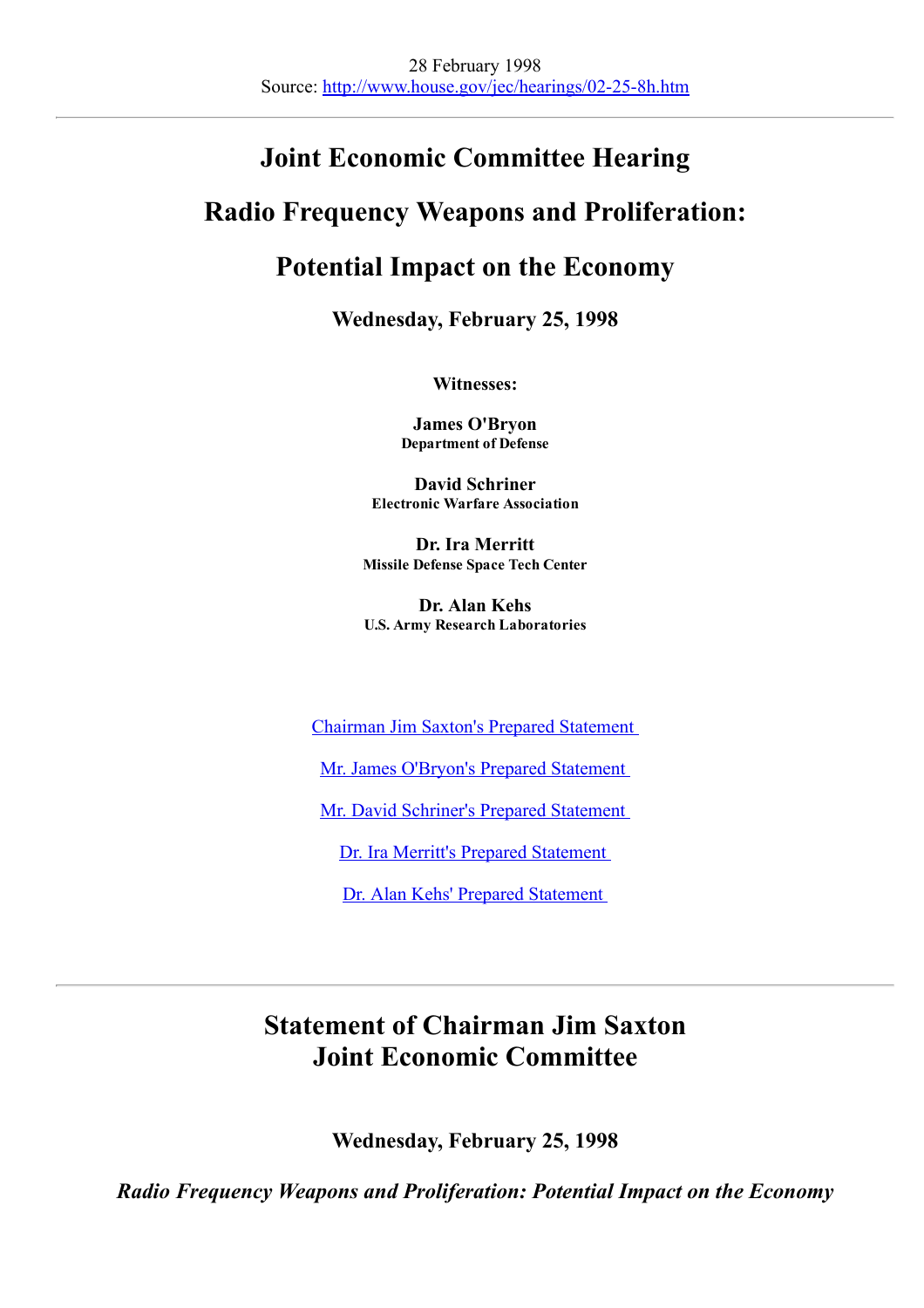Good morning. Thank you very much, everyone, for being here.

On June 17, 1997, the Joint Economic Committee (JEC) held a hearing called, "Economic [Espionage,](http://www.house.gov/jec/hearings/06-17-7h.htm) [Technology](http://www.house.gov/jec/hearings/06-17-7h.htm) Transfers and National Security," in which it heard testimony from Lt. Gen. Robert [Schweitzer](#page-18-0) *[\[below\]](#page-18-0)* about a new class of weapons, radio frequency weapons (RF), and the impact of these new weapons on the civilian and military electronic infrastructure of the United States.

Since the General talked about a terrorist threat and a proliferation threat, the JEC has continued to investigate these potential threats. I am pleased to welcome to the Committee an extremely knowledgeable group of panelists. Let me introduce them.

Dr. Alan Kehs is with U.S. Army Laboratories and will discuss the overall RF threat. Dr. Kehs has a BS and a MS in Electrical Engineering, and a MS and a PhD in Physics from the University of Maryland. He is a recognized expert on the generation and use of intense relativistic electron beams for the production of highpower microwave radiation. Recent assignments include Chief of the Source Physics Branch and Chief of the Nuclear and High Power Microwave Technology Office. Dr. Kehs chaired the 8th national conference on HPM in April 1997 and currently chairs the tri-service HPM technology coordinating committee.

Mr. James O'Bryon is the Deputy Director of Operational Testing and the Director of Live Fire Testing with the Office of the Secretary of Defense at the Pentagon. He has received a BS in Mathematics, and he also has graduate degrees from George Washington University in Operations Research/Management Science and from MIT through the Electrical Engineering Department. The Director will discuss the role of Live Fire Testing and how it may play a role in testing our military equipment with RF weapons.

Mr. David Schriner is the Principal Engineer directed energy studies with Electronic Warfare Associates and a recently retired engineer with the naval weapons testing facility at China Lake. He has numerous patents, has received superior service awards, and given technical presentations over 42 years of civil and military service. He will discuss the difficulty in building a RF weapon and the terrorist threat.

Dr. Ira Merritt is with the Missile Defense Space Technology Center in Huntsville, Alabama. He has more than 25 years of experience in developing advanced technologies, systems requirements, system designs, and test capabilities for ballistic missile defense systems. He has a Bachelor of Science in Chemical Engineering and advanced degrees in Nuclear Engineering. Dr. Merritt will discuss the proliferation of RF weapons primarily from the former Soviet Union.

I look forward to the enlightening testimony from our panelists.

#### <span id="page-1-0"></span>Statement of

#### Mr. James F. O'Bryon

Deputy Director, Operational Test and Evaluation Live Fire Testing

## Office of the Secretary of Defense

before the

## Joint Economic Committee

## United States Congress

#### Wednesday, February 25, 1998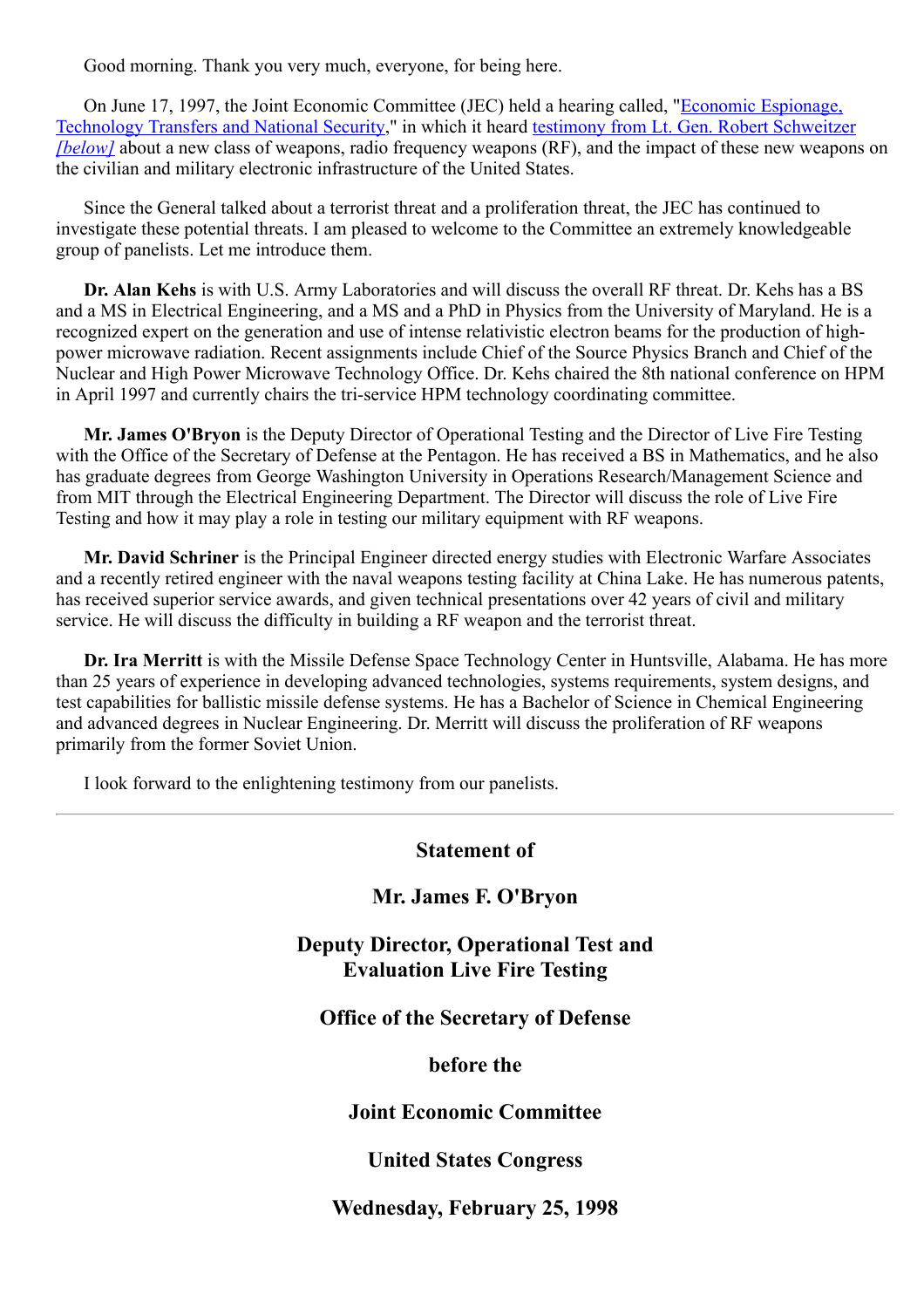Mr. Chairman and other distinguished members of the Committee, it's an honor for me to appear before the Joint Economic Committee today to discuss the role and mission of Live Fire Testing, and specifically as it relates to the ballistic threat, the threats posed by radio frequency and electro-magnetic pulse and other threats. As your letter of invitation states, these issues "are of great importance to our nation as well as the world."

Let me begin by acknowledging the fact that the Congress recognized, starting about a decade ago, that there was a significant and growing need to realistically test our major weapons and weapons platforms to assure that they would withstand the rigors of combat and to inflict the maximum effect on the enemy when used. The Live Fire Test legislation, first authored in Fiscal Year 1986 and strengthened several times since then, including most recently, the Federal Acquisition Streamlining Act (FASA), signed into law by the President in October 1994, requires that this realistic testing be conducted against realistic threats and that an independent report on the test results be prepared and delivered from the Secretary of Defense to the defense committees of both houses of the Congress prior to making any decision to enter full-rate production on each designated system. These systems have included armor systems, missiles, projectiles, aircraft and others. To date, literally thousands of Live Fire Tests have been conducted and evaluated and more than two dozen Live Fire Test and Evaluation reports on both weapons and platforms have been forwarded to the House and Senate in compliance with statute, prior to the decisions to enter full-rate production.

Live Fire Testing has revealed design flaws which, had they not been found in testing and corrected, would most likely have resulted in the loss of valuable equipment, and more importantly, loss of life of our combat forces. The kind of realistic testing that we require provides the opportunity to learn what otherwise would only be discovered in the first days of actual combat, and that is certainly not the time for surprises.

Since this is the Joint Economic Committee, I'm confident that your focus would be on how much this testing has cost the American taxpayer and in turn how much has been returned on these investments. I'm happy to report to you that, over the past decade since the inception of this program, although significant improvements have been made to our weapons systems as the result of this testing, not one test program has exceeded 1/3 of one percent of the program's cost. This small investment has paid significant dividends in not only military equipment saved but also savings in lives from improved combat survivability.

From its beginning, the LFT&E program has required that not only design threats be tested against our systems but that also emerging threats be tested as well since we need to anticipate what we'll face at the end of the acquisition cycle and beyond. The System Threat Assessment Reports, or STARs, as they're known, are prepared by the Service proponents and approved by the Defense Intelligence Agency (DIA). These documents, by DoD regulation, are the primary source document used to establish what these emerging threats will be.

The threats tend to fall into three categories: classical conventional, emerging conventional threats and unconventional threats. The legislation forming the basis for LFT&E calls for testing against expected conventional threats. The Pentagon's JCS Publication 1-02 defines a conventional weapon as one which is neither nuclear, biological or chemical. Hence, testing of our chemical, biological and nuclear weapons is not under the aegis of Live Fire Testing. However, LFT&E does include other threats including directed energy threats. The focus of the STARs over the years has been on, what I term, "classical conventional threats." They have formed the basis of the DIA threat documents outlining projected threats over the years. These traditional threats are certainly the most familiar and they include such things as rockets, bullets, missiles, mines, torpedoes, grenades, shaped charges, kinetic energy penetrators, high explosives and other similar weapons which damage by depositing either kinetic energy, explosive energy or both. We have done significant testing of these threats and these threats will, most likely continue to face us well into the next century.

There is a second category of threats which, in my opinion, are of increasing importance, the directed energy threats. This category of threats includes low, medium, and high-energy lasers and high powered microwave radio frequency threats. I would like to focus the remainder of my opening statement on them.

These directed energy threats are included within the official definition of conventional threats, and hence, within the LFT&E mandate for oversight, are receiving increasing attention from the Services.

Recent defense guidance has made clear that other nations may very well choose to fight the U.S. asymmetrically, thereby avoiding a frontal assault on our forces in the more traditional war of engagement and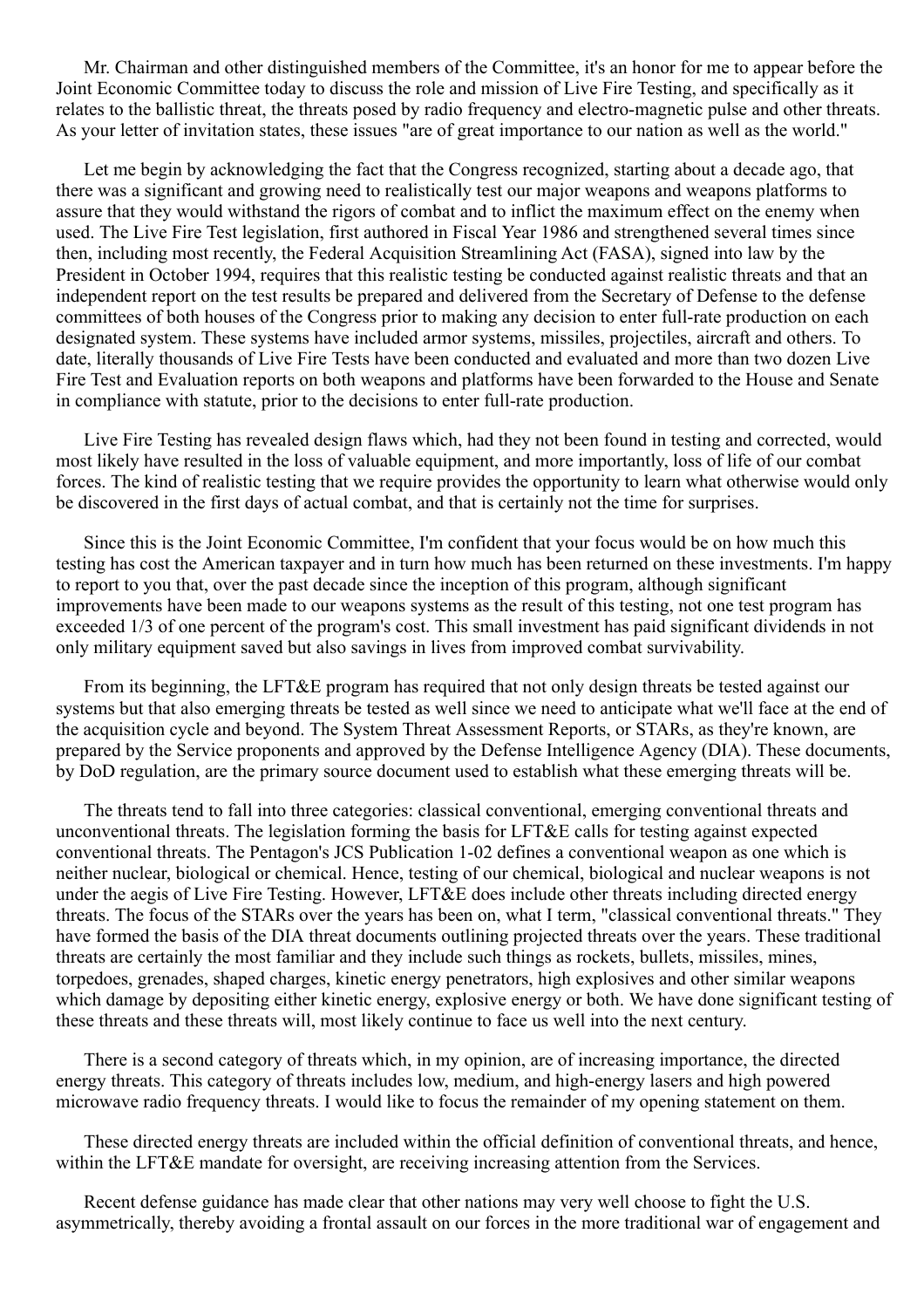attrition. Rather, they very well might choose to select a specific area of our potential vulnerability, for example communications, or information warfare, or other selective threat to attack us more effectively and efficiently. Recognizing that our nation, both militarily and commercially, is heavily dependent upon electronically produced, processed and transmitted information, it makes good sense to assume that rogue nations could easily try to exploit this potential niche warfare area to not only disrupt military command, control and communications but also to attempt to defeat our highly sophisticated military systems which rely increasingly on computers and their related software.

Drawing much of their technology from the commercial world, our military systems, whether they be tanks, ships or aircraft are heavily dependent upon computers or computer components. They use computers to navigate, to communicate and to acquire and home on targets. In fact, some of our new fighter aircraft literally cannot fly without their computer controls. Destroying, disrupting, corrupting or interrupting computer components could be very serious. As our computers become more and more miniaturized, faster and more proliferated, it may become feasible to attack these platforms through their potentially soft electronic components. As Mark Twain once said, "If you put all of your eggs in one basket, you'd better watch that basket."

Other technologies, such as the introduction of nonmetallic composite skins for our aircraft and armor, may, while minimizing weight, inadvertently increase vulnerabilities by eliminating the "Faraday cage" which has traditionally provided a degree of protection from external electronic disruption.

We recently initiated a series of Joint Live Fire Tests (JLF) with the three Military Departments to assess the effects of potential radio frequency weapons against our platforms. While there has been some testing of RF weapons over the years, these JLF tests were particularly interesting for several reasons: First, we were examining the survivability of our systems to such weapons. In contrast to this, most tests done previously had been to asses our lethality against potential adversaries. Second, the source was a transient electro-magnetic broadband threat, making potentially susceptible a much wider range of equipment than the more traditionally tested narrow band systems. Third, the tests were conducted outside, rather than the vast majority of other testing which has been done at short range inside enclosures. Just as one's voice sounds differently in the shower than it does outside, so does the performance of an RF weapon in the open. Fourth, the tests were done against a fully operational target, not simply a component or series of components as is often done. Just as the human body behaves as a total system, weapons platforms perform differently when tested as a complete operating system. We selected the Army's Huey Cobra Gunship as the candidate platform to gain insights into not only what the first order effects might be but also to gain insights into how to even test such systems to these threats. Our intent in testing such an older and less sophisticated platform than we are currently developing was that it would not only be less costly and more available for destructive testing but also might indicate that if such an unsophisticated platform were to be vulnerable to such threats, then our newer, more computer dependent platforms could also be. We also were able to place other devices of interest in the path of the threat with significant results.

Just three weeks ago, I and some 200 others attended a meeting in the Russell Building sponsored by the National Defense Industrial Association, at which time the issues of information security and warfare were discussed. The act that some of our military communications are conducted over commercial lines was noted. Hence, what might first appear to be a civilian problem could also be a military problem.

Because of the rate of change of technology, in communications, computers and sensors as well as in lasers and radio frequency technology, the complexities of the issues are fast-moving.

I'm not here to imply that the sky is falling, or that our weapons don't work. What I am trying to say is that the world is changing, the potential threat is changing, and our approach to designing and testing in this emerging world must change to meet it. We must realistically Live Fire Test to these emerging threats to our military platforms and weapons. It will be a savings not only in real dollars and equipment, but in lives as well.

Thank you for your invitation to appear here this morning. I'll be happy to answer any questions you may have at this time.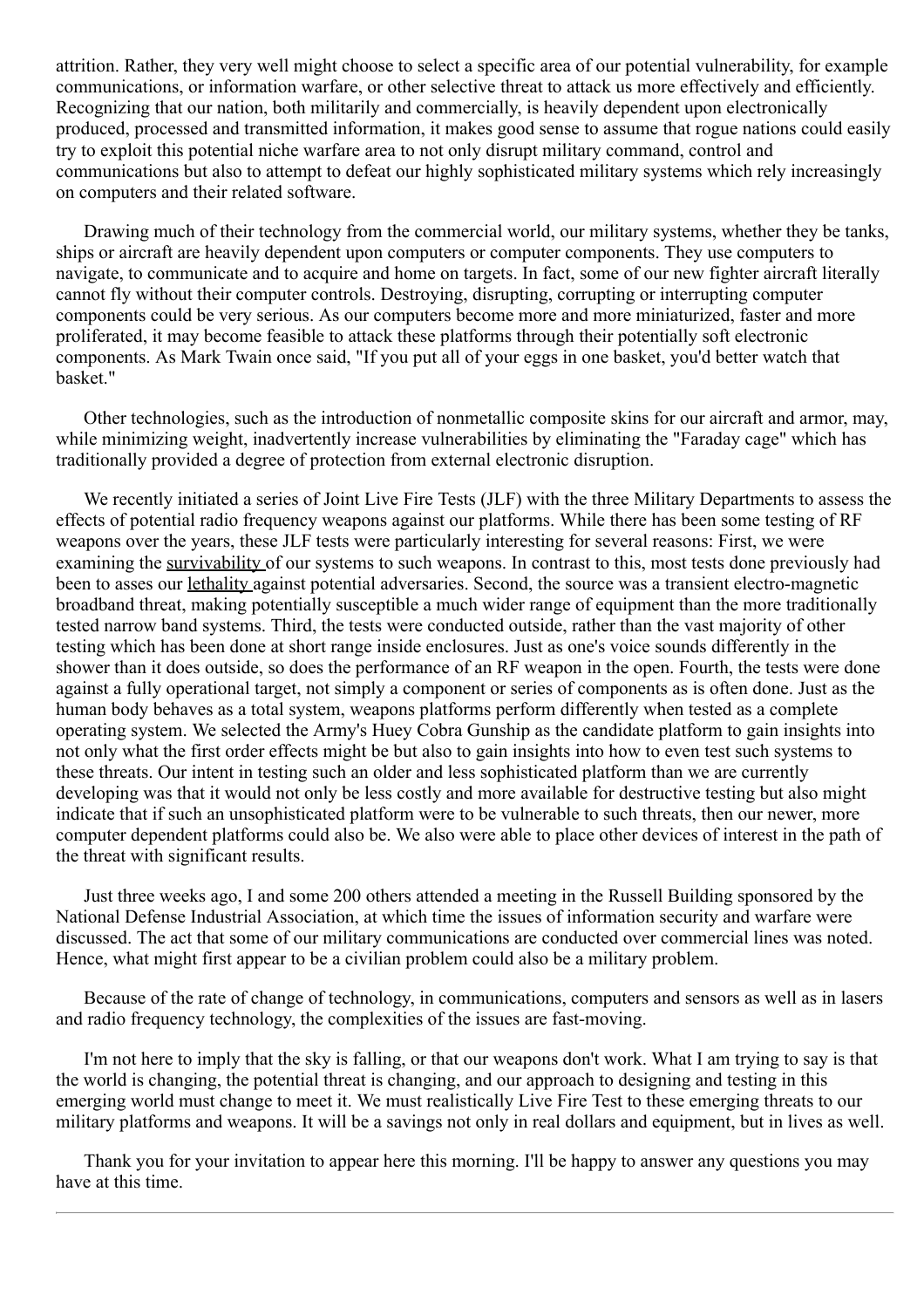#### <span id="page-4-0"></span>Statement of

## Mr. David Schriner

#### before the

#### Joint Economic Committee

### United States Congress

#### Wednesday, February 25, 1998

# "The Design and Fabrication of a Damage Inflicting RF Weapon by 'Back Yard' Methods"

Note, this paper reflects the personal views and opinion of the author. The material in this paper has been deemed unclassified by those who hold his security clearances but it does not specifically represent their views. This paper is a very brief statement on the subject and it is written from a non-technical point of view to provide an easy look at the subject manner by non-professional people or groups. Further elaboration on any point can be requested in either a technical format or at a classified level with the proper security restrictions in place.

For many years research activities in different countries have focused on the use of radio frequency (RF) waves as a weapon. Most of this work has been titled or described under the title of High Powered Microwave (HPM). Worldwide, large amounts of money have been invested in this technology to support both the military interests but also the industrial heating needs. Like most technologies, with maturity the applications increase and the costs to use it become lower. One primary point of this paper is that as these technologies mature they also become affordable and usable by criminals and terrorists. Most military programs are classified and the general public knows little concerning their nature but as the technology becomes available to criminals and terrorists, it may be directly applied to the infrastructure elements of our society. This paper addresses the question concerning the possibility of certain types of this technology being used against the society.

The primary focus of this paper will be on a different and new form of HPM called Transient Electromagnetic Devices (TED) that could, in the hands of enemies, criminals, pranksters, or terrorists pose a significant threat to much of the United States infrastructure components that are based on micro-circuits and computer or micro-processor control. This includes financial institutions, aircraft, security, medical, automotive, and other critical equipment used everyday in our society. The systems necessary for the production of this form of energy are much easier to construct and use than the earlier and more well known conventional HPM narrowband systems that are currently in development for military use. Millions of dollars have been spent on the conventional HPM, systems and it is the type that DOD managers and their funding offices are well acquainted with. This paper will briefly speak to these but the main focus of it will be on the very different type, the TED systems, which is less well known and may be the RF weapon of choice to the modern cyber or infrastructure RF warrior.

Conventional HPM systems generate RF wavessimilar to those used for many different purposes including communications, heating, and radio location purposes. We are all very familiar with the term frequency as expressed in mega-hertz (MHz) when we tune our FM radios over the FM band from 88 to 108 MHz. Likewise with the AM radio band from .55 to 1.5 MHz. These expressions of frequency describe how many complete RF cycles occur each second from the radio transmitters that generate them. Radar systems also generate RF signals but these are in thousands of MHz each second (the term Giga-Hertz or GHz applies). This is the type of signal that conventional HPM systems generate or radiate, a sine wave. TED systems do not generate a sine wave and operate entirely differently than narrow-band systems.

Narrow band HPM systems are similar to microwave ovens in that they use high powered sine waves to cause material placed in their field to generate heat. This is exactly what narrow band HPM systems do, they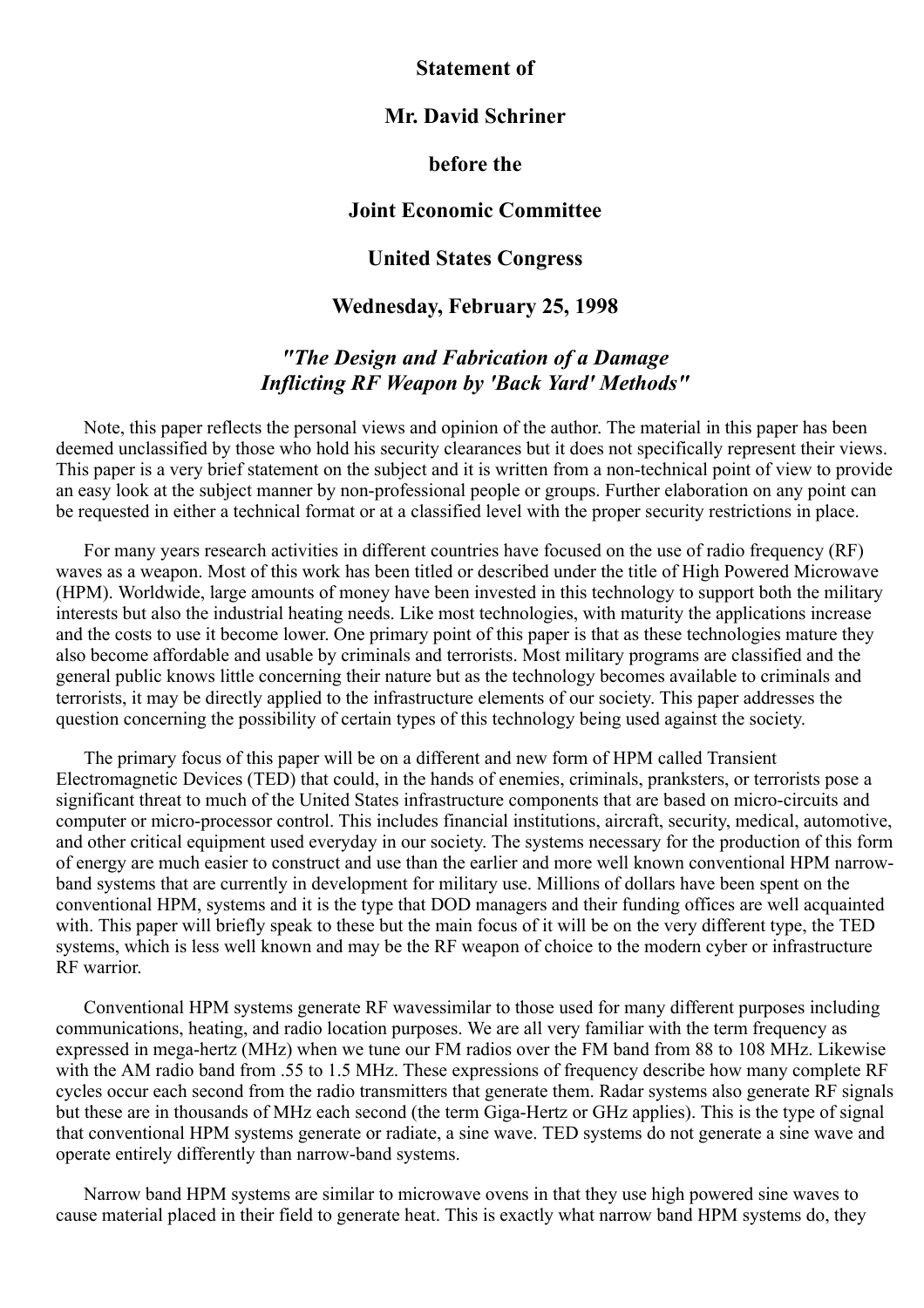attempt to use extremely high powered RF sine waves to cause a target system to burn out. Other types of HPM use high powered, but conventional wave-like signals to enter a target system and cause some of the conventional effects that a jammer or countermeasure system might. All of these narrow band HPM systems employ sine waves that are very different than the signals generated and radiated and employed by the TED systems.

RF power is expressed in Watts and one million Watts is expressed as "megaWatts" or MW. A kitchen microwave oven, for example, uses a magnetron tube to produce a continuous wave (CW) .5 to 1 MW RF signal to provide energy to heat the material placed in its presence. In a simple way of describing the heating, the powerful microwave signals cause the molecules of the material to rub together at the frequency generated by the magnetron and heat results in the material exposed to the field. Materials such as meat, many materials containing carbon molecules, and even water heat well when placed in such a field. Many industrial heating applications require considerably larger power levels than the home microwave oven but the basic principles are the same.

It is with this view of microwave heating that we have the first notion of the use of microwaves as a weapon. One assumes that if a microwave signal of extremely high power level is aimed at a distant target of some type, then heating and perhaps burnout of some part of the target would occur. If the signal was tuned to the operating frequency of a targeted radio receiver, for example, one would assume that if enough power was provided in the radiated beam directed at the target's radio antenna, that the radio's "frontend", that part directly connected to the antenna, could be heated sufficiently to burn it out. The key here is whether there is an entry point for the high powered signal to enter the targeted system and whether there is enough power to cause burnout.

The community involved with HPM systems generally describes a "front-door" and a "back-door" entry point. A front-door point might be, as in the above example, an antenna normally used by the target platform, such as an aircraft or a tank, for some RF function such as communication or radar. Here the RF weapon designer would attempt to radiate an RF signal into the target platform's antenna and cause either a burnout or a disruption effect. A back-door entry point might be an unshielded wire at some point on the targeted platform that would allow the RF weapon signal to enter some part of the platform's electronic systems and, as before, cause a burnout or disruption of some sort. The weapon designer would like to have a priori knowledge of the target so as to select the right frequency and use the right modulations to accomplish the desired result.

Since this extremely high-powered RF generation technology also fills the needs of industrial heating applications, essentially very high powered microwave ovens, there is a universal worldwide need for the technology and export controls are confused when it comes to the possible use of this technology as a weapon.

The New Kid on the block, the Transient Electromagnetic Device (TED):

There is a new type of source technology currently under development in our country and, very likely, other countries as well. This type of directed RF energy is quite different than the narrow-band systems previously described. This type of directed energy is called transient electromagnetic radiation. Instead of generating a train of smooth sine-waves, as the conventional narrow-band systems do, it generates a single spike-like form of energy. This spike-like burst of potential does not have "cycles" or waves and it may be only one or two hundred pico-seconds (psec) in length. 100 psec is the time that it takes light to travel 1.2 inches and often these short time duration puoses are described in "light-inches".

It is very similar to the type of signal that occurs when you rub your feet on the carpet on a dry day and then touch your computer keyboard. An electrostatic discharge (ESD) occurs when you do this. The electrostatic charge on your body discharges onto and into the computer and a very brief amount of very high current flows quickly from your finger into the computer circuits causing a momentary break in the normal flow of signals and bits of information. Because of this momentary break in the "bit-flow" the ESD may cause the computer to crash and in some cases it may cause sensitive electronic circuits to be actually damaged to the point where they are non-functional and must be replaced. This vulnerable item may be just a single semiconductor diode in a single integrated chip in a circuit on the motherboard, and there are hundreds or thousands of these in a desk-top computer. It is often economical to simply replace a whole circuit board of components rather than trying to find the one specific circuit and replacing just it. This type of new weapon source, a transient electromagnetic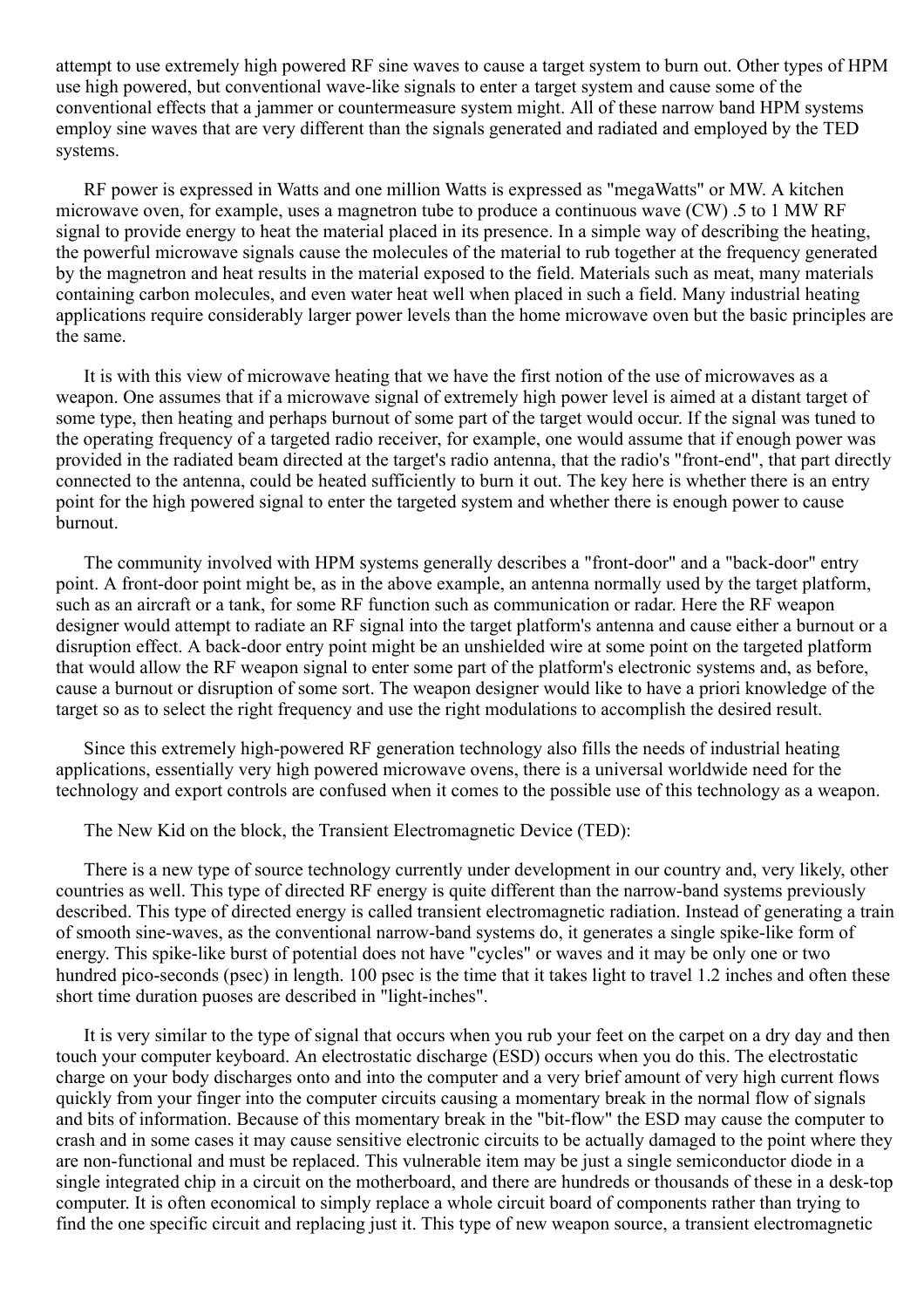device (TED), is actually a system that radiates an ESD-like signal that is intended to cause a similar responses, as just described, to the targeted system.

Let us look at the differences between narrow-band (NB) and TED HPM systems. The NB systems generate sine waves, the TEDs don't. The NB systems are very costly and go to great lengths to generate very high average powers, the TEDs don't, the NB systems are very complex systems, the TEDs are not, the NB systems generate very high average powers (microwave heating), the TEDs generate very high peak powers (and are poor RF heaters). They both use an antenna and the larger it is, the more power they can radiate, in a narrow focused beam, at the target.

In a narrow-band HPM device, high technology vacuum tubes are used that are, in some ways, very similar to those used in our highest-powered TV or FM stations and radar systems. They are very delicate devices, are complex, and very expensive. They require large amounts of primary power and generally require some type of cooling system, either air blowers or liquid types. All of this complexity requires complex engineering and development, and the manufacturing time is great and costly. Not for the amateur or a low-cost, start-up operation. Generally a highly skilled team of various technical experts of numerous engineering specialties is required to manage the development and operation of such devices.

TEDs, on the other hand, are relatively simple devices that generally use simple spark-gap switches, either in oil or in pressurized gas pulse storage lines. The power supplies are relatively small in size and much lower in average power and cost than for the NB systems. The engineering and mechanical issues are small in comparison to the narrow-band devices. The technology is well described in the various professional Pulse Power references found in good technical libraries. The significant development, engineering, and manufacturing costs are small in comparison to narrow band. Most of the technology required is available and is an outcrop of the various nuclear and flash x-ray work done in the past.

NB systems operate at some given frequency with a small bandwidth, and you will find them at one spot on the radio dial. The TEDs do not even have a definable frequency but instead, because of their short time duration, they occupy a very large spectrum space, and you will find it everywhere on every radio dial. When a TED pulse is generated it will have the ability to excite responses in systems designed to receive at any frequency from as low as 100 MHz up to several GHz, from the FM band up to the lower microwave bands. A NB system would excite only those systems that were operating at its frequency, say 2.345 GHz, so a narrow band system must be "tuned" to a given target's known soft spot but a TED system would go after any soft spot of the target platform, back-door or front door.

So what is the bottom line of this discussion?

Because of the simplicity of TED systems and the suspicion that they may cause disruptive effects to electronic systems that they are aimed at, they make an attractive approach for RF terrorists to use for various purposes. We see hints of this vulnerability in the many warnings that we get each month about locations where we should not use radios and electronic devices for fear that we will do some damage to something. They make passengers on aircraft, during take off and landing, turn off radios, games, and other electronic devices. Hospitals regularly place signs that electronic devices are not allowed. Many people do not want you using your cellular telephones near their computer. Many repair shops require that wrist-bands attached to ground be used when opening electronic equipment for repair. We have a lot of things out there in the world that either have known or suspected vulnerabilities to RF fields or electrostatic discharge. A TED system provides both of these conditions, an RF electrostatic discharge nature and its output (the number of pulses per second) can be adjusted for maximum disruptive effect. Its peak power output can be made much higher than those fields ordinarily found in everyday systems like cellular radios, radar systems, TV and FM stations, and simple ESD effects.

It clearly appears, based on testing that has been done as well the information presented at unclassified technical papers and conferences, that the TED would make a good terrorist RF weapon and that, with the proliferation of high technology infrastructure systems that are integral to everyday life in our country, we would be very vulnerable to such systems. It is also clear, because of the extreme cost of repairing all of the vulnerable systems, that until this vulnerability was shown, no one would have much concern or interest in it.

Considerable discussion and innuendo has recently been made concerning the possibility of building a TED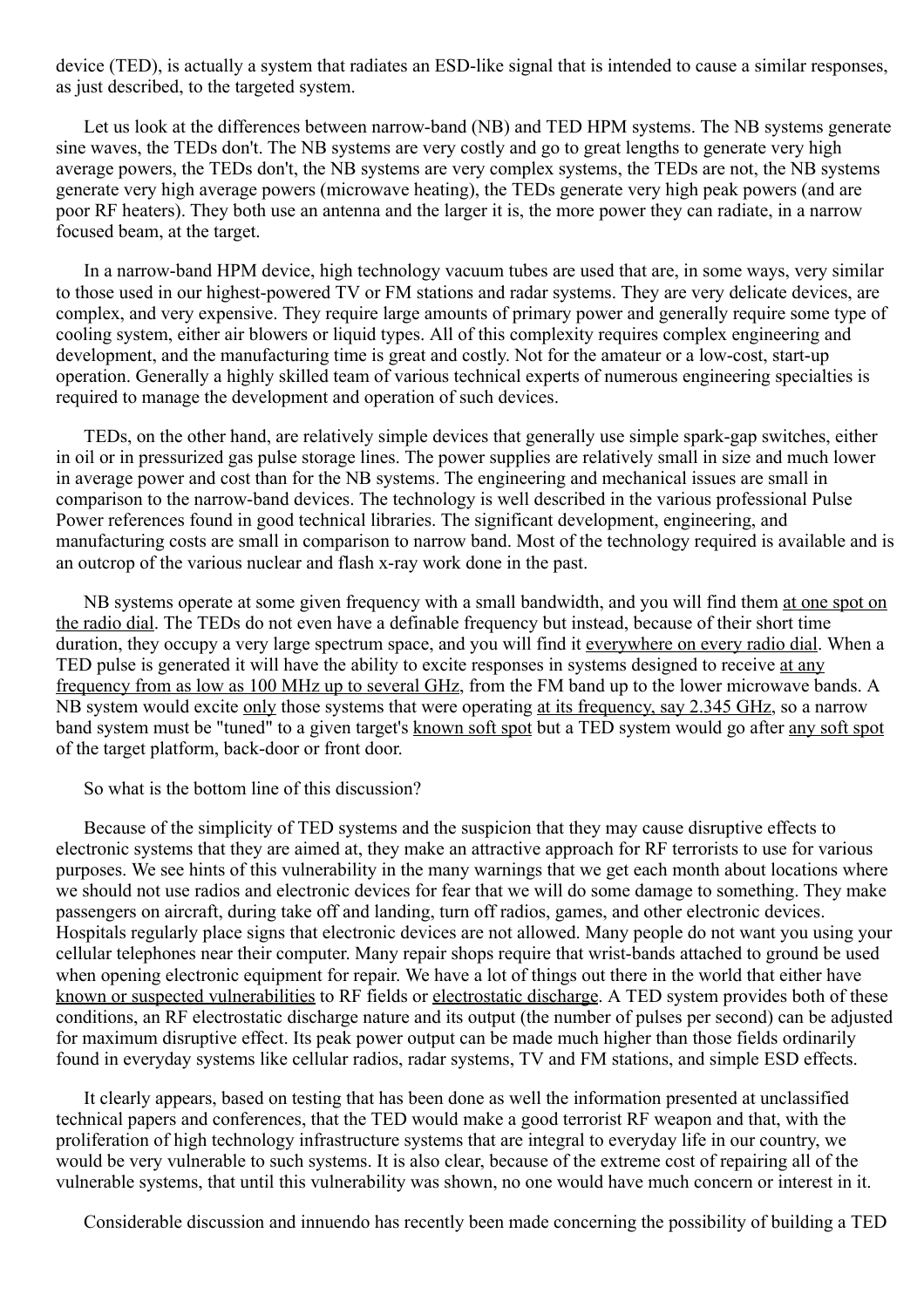source using "back-yard" methods, a Radio Shack Terrorist RF weapon. Such a system would have to have sufficient power to, with some degree of probability, cause detrimental effects to common infrastructure items such as those found in; financial institutions (banks, ATMs, and stores), medical facilities, airport facilities, general transportation items (auto engine controls, ABS, air-bags, etc.), utility facilities (telephone exchanges, power grid controllers), and other infrastructure entities. This type of source is imagined to be what a criminal, terrorist, or prankster could develop or build in a reasonable time, with reasonable tools and materials and with open literature or reference material.

The accomplishment of such an effort would require that either some sort of estimate of what power level would be necessary to accomplish a given objective or to simply make all of the power that could be made, and then go out and test the weapon against various target items under either controlled conditions or actual attempts against a family of established targets. Since it is an extremely complex process to even come close to some predicted level of vulnerability, using even the most advanced modeling and analysis techniques, the obvious approach would be to "go for the maximum power and then test" approach. Normal testing would be done under strict safety and security conditions but a terrorist would not have such limitations. Normal tests would be conducted at a test location but a terrorist would simply drive around the block or building until something happened.

An important criteria for an RF terrorist would be that any of the parts and materials used would have to be those that could be easily found in any city and were not traceable by conventional counter-terrorist agencies such as the local police, insurance investigators, and FBI.

It is clear that there are four basic configurations that could be used, one the size of a briefcase that could be placed very close to a target system (like a computer at a desk or counter), one that could be mounted into a small van and disguised to appear as ordinary, one that was dedicated to be set up at a remote target location and used for some purpose where appearance was not of any concern, and finally, a system that could be located in one's back yard such that it could be aimed at over flying aircraft.

The systems would likely have much in common and the builder would employ a learning curve to go to the next more advanced system. The results or vulnerabilities found with any system could be factored into the use of the next system. This learn-as-you-go process would be a natural approach for such an amateur effort.

The means of manufacturing the system includes parts and tools that one could purchase at a hardware store or those found in an average garage shop. Tools such as a small lathe with an integral milling machine (available via mail-order at a cost about  $$2,000$ ), drill press, and general garage tools should be all that were needed, nothing exotic.

The effort would likely be started with the small briefcase-sized unit. It could use automobile ignition parts and a camcorder ni-cad battery for the power supply. It might use a small dish antenna bought mail-order and some parts picked up at a surplus store. The total cost of such a unit would be about \$300 and it could be built in about one week. The development behind its design could be accomplished by doing some basic experiments with stun-guns or other high voltage components found in surplus stores, automotive shops, and parts from a "well equipped electronics junk box". The unit could easily be tested at close range to the type of computers and hardware found in any home office and if it caused some ill effect, then the terrorist would have proven the effectiveness of the system. Success with step 1.

The next step would be to refine the technology and increase the voltage and the repetition frequency. An advanced design might use a 6-foot TV dish antenna that could be bought mail-order (for \$200) and it might use a more advanced spark-gap unit than was used in the earlier model. Such learn-as-you-go is a natural process in the design of spark-gaps.

Such a unit using a larger antenna (a mail-order 12-foot TV dish), when finished would look like a simple TV dish system and it (or many like it) could be mounted such that it could easily be pointed at over-flying aircraft.

In support of the information presented in this testimony and taking advantage of the winter's need to work indoors, a unit that uses oil spark-gaps was designed, built, and tested. The materials for it were mail-ordered at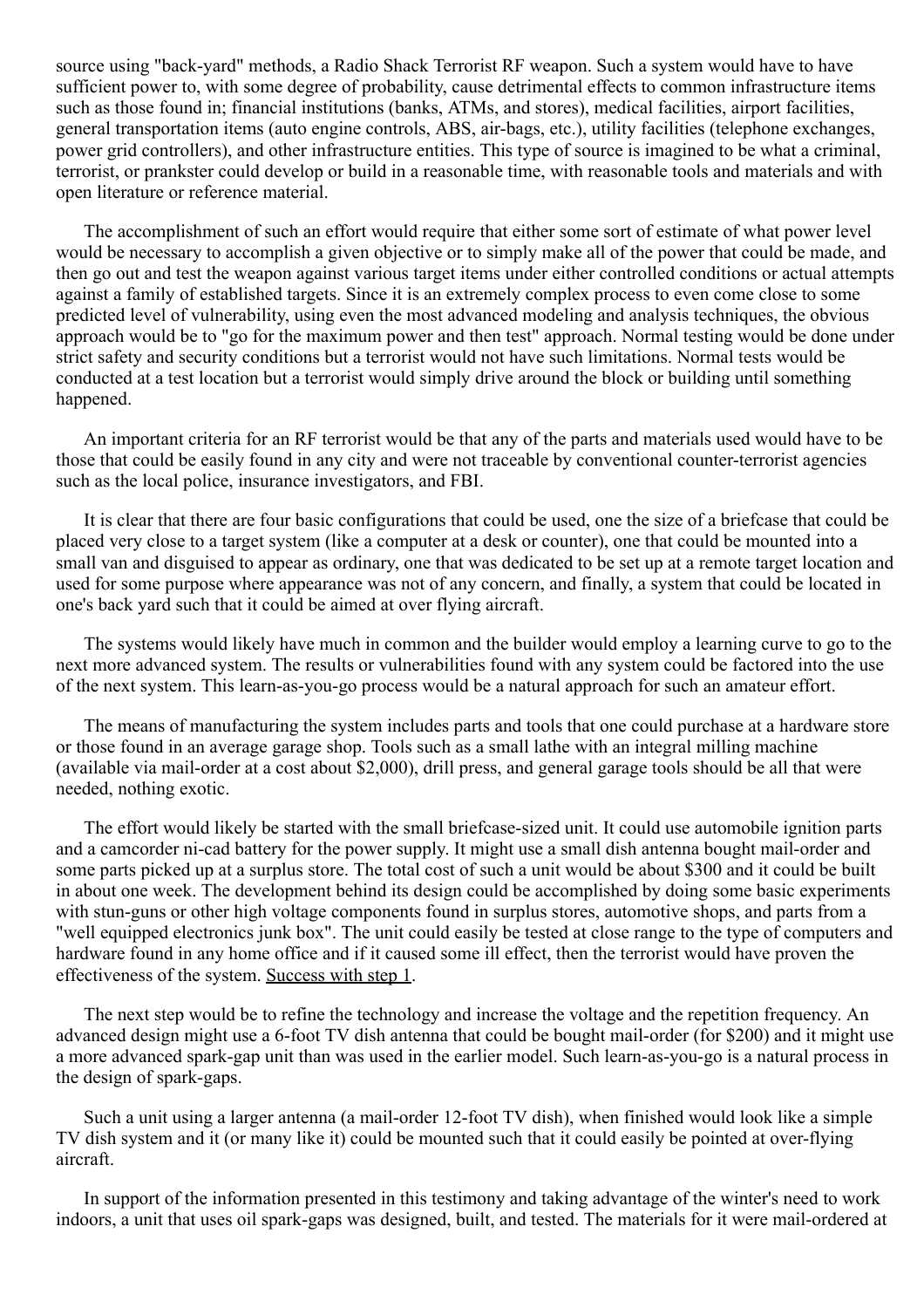a cost of about \$500 and about one week was needed to fabricate the mechanical hardware. It use two ignition coils and a battery for power, an automobile fuel pump and filter for the oil circulation, and commonly available transformer oil. An additional week was required to work out all of the electrical wiring, the oil lines, and the general finishing details. This unit was ready for testing in two weeks after starting the effort.

The signal radiated from the unit was measured and found to be a very significant power level that can be compared against available vulnerability and susceptibility levels of military equipment. When the weather permits, this unit will be tested against a set of infrastructure targets at an official test range. From the measurements and known signal levels, this unit is expected to be consistently deadly to many types of infrastructure items at ranges suitable for terrorist usage.

This quickly-developed low-cost system could easily be placed in a small van and used in a parking lot or directed at buildings that the van was driven past. It is highly likely that this type of device would be a very effective terrorist system and the findings of its design could be factored into another either a larger, higher powered device, or a more advanced design each with significantly greater effectiveness.

The net result of all of this design, experimentation, fabrication and measurement proves that such a weapon system could be made by anyone with an engineering degree or even a bright technician with good hardware experience. The technical information required can be found in open sources, if not just from good common engineering sense. The materials needed are nothing special and if the effort is made, advanced concepts can be made using everyday hardware such as automotive ignition systems. The testing to date has been very limited but the results of this testing have provided considerable insight to just what is vulnerable in infrastructure systems. This insight and work leads to a firm opinion that a terrorist would have little trouble developing such technology and that he would have a high probability of success in the use as an RF weapon against our infrastructure elements found in any city or near facilities around the country.

This work has been done within the proper security guidelines since:

- 1. The models made in my home laboratory/workshop used off-the-shelf materials and opensource references.
- 2. The laboratory tests of this hardware were made in a controlled environment with the proper security in place.
- 3. The results of these tests, the data capabilities, and the target set identities are kept in a facility cleared for classified storage.
- 4. The development of any of this hardware is reported on a regular basis to those with whom I relate at a classified level to assure that they are informed of the work and are able to apply this to their interests and efforts if necessary. Any of this hardware can be used by them for any determination of utility to military interests.

Work in this area will be continued and an aggressive test and evaluation of these "back yard" techniques and methods will be accomplished. This process will be done in cooperation, and if requested, under the direction of agencies with an interest in this non-military weapon related process. The author of this report will, if requested, provide to the Committee further details at a classified level in the proper security environment.

# <span id="page-8-0"></span>Statement of

## Dr. Ira W. Merritt

Chief, Concepts Identification and Applications Analysis Division Advanced Technology Directorate, Missile Defense and Space Technology Center U. S. Army Space and Missile Defense Command

# before the

# Joint Economic Committee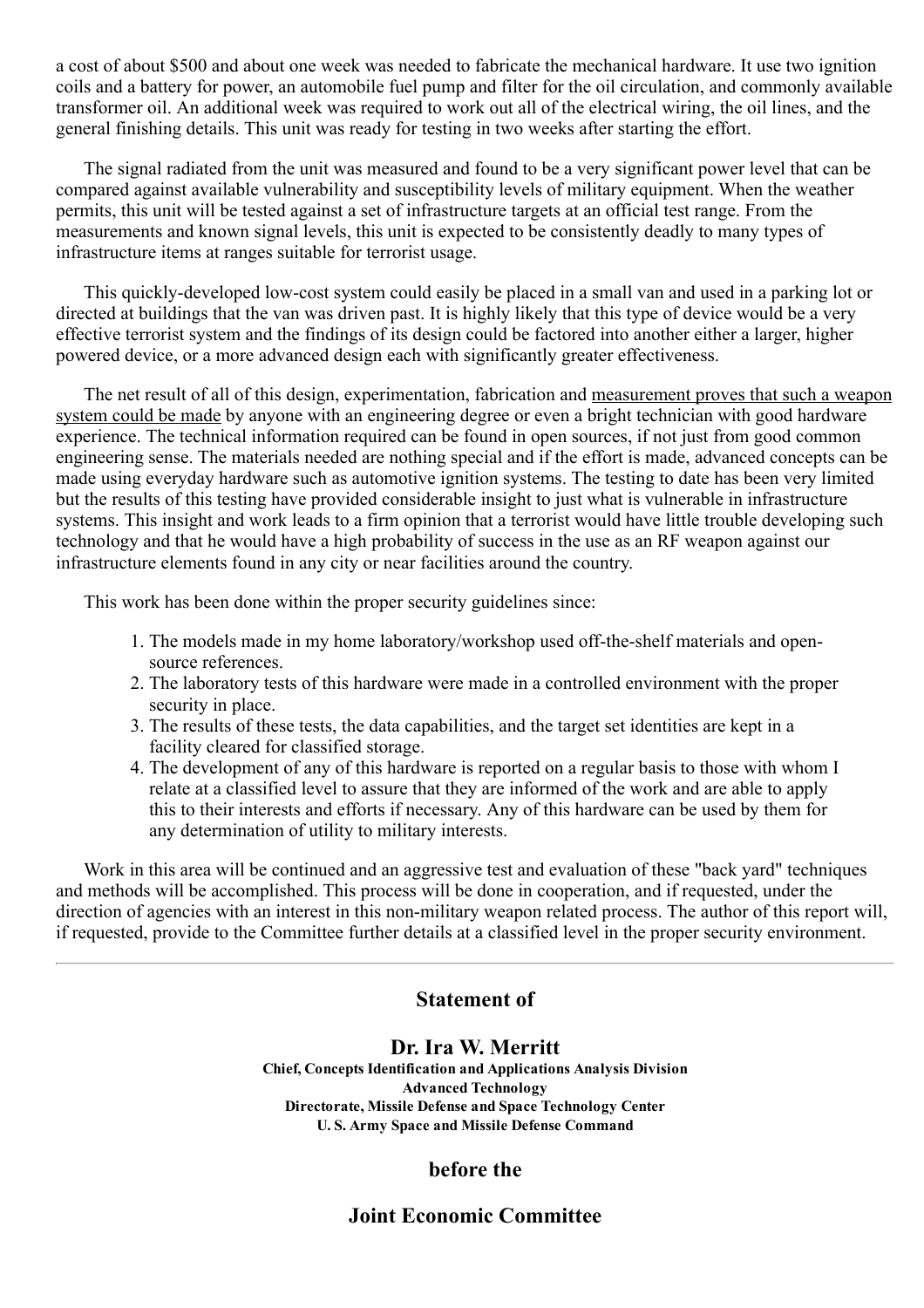# United States Congress

## Wednesday, February 25, 1998

## "Proliferation and Significance of Radio Frequency Weapons Technology"

### **Introduction**

Thank you for your invitation and for this opportunity to offer testimony to the Joint Economic Committee regarding the proliferation of radio frequency (RF) weapons technology and its significance to the operability of our high value assets. I am employed by the U.S. Army Space and Missile Defense Command, but some of the opinions and conclusions expressed are based upon my own past experiences and observations and are not necessarily those of the Army.

I am from the Advanced Technology Directorate (ATD) of the Missile Defense and Space Technology Center, U.S. Army Space and Missile Defense Command. One of our principal responsibilities is to develop innovative and advanced technologies for application to Army projects, joint missile defense projects and other programs of national importance. In particular, ATD evaluates the capabilities of technologies, including radio frequency weapon technologies, to establish their significance to the operability of our sophisticated electronics. Our interest in RF weapon technologies has increased in the last several years as a result of:

- Rapid advances in RF sources and antennas
- Increased interest by other countries, and groups, in RF weapons and RF mitigation
- Increased susceptibility to microwaves of miniature solid state electronics
- Insights from our travel to Russia and from ongoing technical exchanges with Former Soviet Union scientists and co-workers in United Kingdom, Sweden, and Australia.

Our work with Russian scientists has been particularly useful in confirming that their approaches to technical problems are often very different from ours. Over the past several years we have visited laboratories developing directed energy weapon technologies, pulsed power systems, high power microwave technologies, high power lasers, and space-based neutral particle beams. In 1992, we visited the Moscow Radio Technical Institute, which was developing high-power microwave (HPM) sources and which had a large test facility for performing susceptibility and effects measurements. In 1994, we visited the Kharkov Physico-Technical Institute in Ukraine, where they were developing: high power microwave sources, such as the magnetically insulated linear oscillator (MILO); neutral particle beam sources; prime power systems; and where they were also performing susceptibility and effects tests. The MILO was invented in the U.S., but we discontinued work on it in the late 1980s. The Soviet Union (SU) picked up the technology and successfully continued its development. Russia also exploited the magnetocumulative generator (MCG) as an explosively driven power supply. The MCG was developed by Dr. Andrei Sakharov in the SU and the Russians have used MCG power supplies extensively to drive ultra wideband (UWB) and HPM sources, lasers, and railguns. In 1995 we visited: the Kurchatov Institute to discuss laser and high current problems, the All-Russian Electrotechnical Institute to discuss high voltage technology, Ioffe Physico-Technical Institute in St. Petersburg to discuss ultra fast switches, and the Institute of Problems of Electrophysics, also in St. Petersburg, to discuss pulse power and plasma technologies. My comments in the rest of this testimony are based upon the results of visits to Russian laboratories, visits to other countries, continued scientific contacts, research reports from contracts, some test results and open source literature.

## Background

History: It has long been a concern in the scientific community that Soviet scientists led the world in development of RF weapon technologies. This concern was heightened in 1994 when Gen. Loborev, Director of the Central Institute of Physics and Technology in Moscow, distributed a landmark paper at the EUROEM Conference in Bordeaux, France. In this paper Dr. A. B. Prishchepenko, the Russian inventor of a family of compact explosive driven RF munitions, described how RF munitions might be used against a variety of targets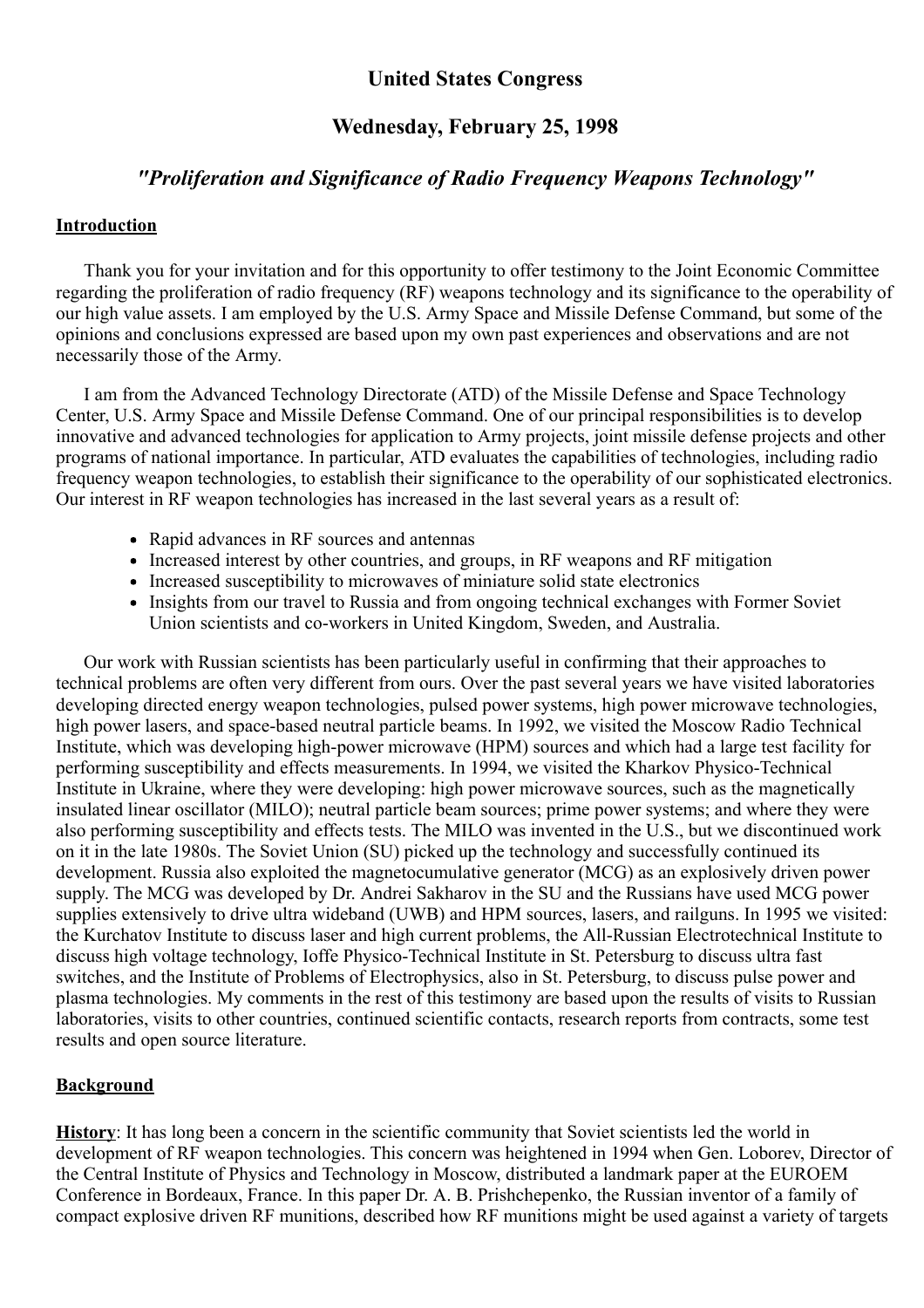including land mines, sea skimming missiles, and communications systems  $\frac{1}{2}$ . He further popularized these munitions with articles in Russian naval journals and in other professional journals and magazines $4$ .

The Soviet Union had a large and diverse RF weapons program and remnants of this work continue today within FSU countries. The scope and results of the Soviet program are poorly understood, but ATD personnel have been at the forefront of efforts to gather information and to understand it<sup>[5](#page-15-0)</sup> and its accomplishments through Windows on Science and contracts for R&D effort. Our principal objective is to understand requirements and to identify technologies applicable for RF mitigation. Nevertheless, large uncertainties still exist concerning the status of RF weapon development and associated efforts to mitigate their effects on electronics. In spite of these uncertainties, it is clear that many nations continue to aggressively pursue the development of RF weapons and techniques to mitigate their effects $6$ .

Proliferation: Worldwide interest in RF weapons has increased dramatically in the last several years. The collapse of the Soviet Union is probably the most significant factor contributing to this increase in attention and concern about proliferation. A recent study of open source literature dealing with RF weapons6 clearly documented the worldwide interest in RF weapon technologies and my testimony is offered in the context of these conclusions. A few of the report's key judgments were that:

- 1. "...construction of effective explosively-driven Flux Compression Generator devices is entirely feasible for established military powers such as Russia, China, France, Germany, et cetera,…"
- 2. "There is no confirmed evidence of employment of such a device to date … available in open sources".
- 3. "Modern Metal Oxide Semiconductor technology, on which most of our critical national infrastructures depend, unless deliberately protected or "hardened", is extremely vulnerable to even low–power electromagnetic pulses..."
- 4. "…it is well understood that the US is disproportionately more vulnerable to RF attack than are less developed nations."

Specific examples of interest in RF weapons and the proliferation of this technology follow. The French Gramat Research Center has dedicated significant assets to study the effects of electromagnetic energy on electronics and in 1989 Thompson CSF published brochures in which they stated that they were developing RF weapons<sup>2</sup>. A 21 January, 199[8](#endnot8) newspaper article in the Swedish newspaper SVESNSKA DAGBLADET<sup>8</sup> reported that the Swedish National Defense Research Institute purchased a Russian "suitcase bomb" that uses high power microwaves to "knock out" computers and destroy all electronics within the radius of its "detonation". The article also reported that this device is being sold commercially and that it has been sold to the Australian military. The price was reported to be several hundred thousand Kroner, or about \$100,000. Mr. Carlo Kopp, an Australian professor, who claims to have had a relationship with their military, has his own web site [\(http://www.cs.monash.edu.au/~carlo\)](http://www.cs.monash.edu.au/~carlo) and has provided detailed papers on the alleged effects of RF weapons and sketches of design concepts<sup>2</sup>. A simple search on the Internet recently identified [9](#endnot8)5 websites that referenced Mr. Kopp's work. These included 16 sites in the U.S. and 18 sites in other countries, not including Australia. The Internet is becoming a significant factor in enhancing the interest in RF weapons.

Waveforms and Susceptibility: State of the art semiconductors are becoming more vulnerable to the effects of radio frequency energy as semiconductor features become smaller and smaller<sup>[10,](#page-16-2) 11, 12</sup>. Commercial microelectronics make heavy use of metal oxide semiconductor devices which fail when subjected to voltages that exceed the dielectric strength of the component or when the device melts as a result of heating from currents induced by the RF pulse.

High-power microwave and ultra wideband signals differ in their pulse length and frequency content (Figure 1). HPM sources produce short, very high power, narrowband pulses, often billions of watts (gigawatts) in billionths of a second (nanoseconds). If HPM waveforms are in-band, they can efficiently couple energy into the target and energy is available to disrupt or to cause damage to sensitive "front door" components that are connected to antennas. However if the HPM frequency is not in-band, the energy must enter through a "back" door" and coupling to the target is generally poor. In this case, much less energy enters the target to disrupt or to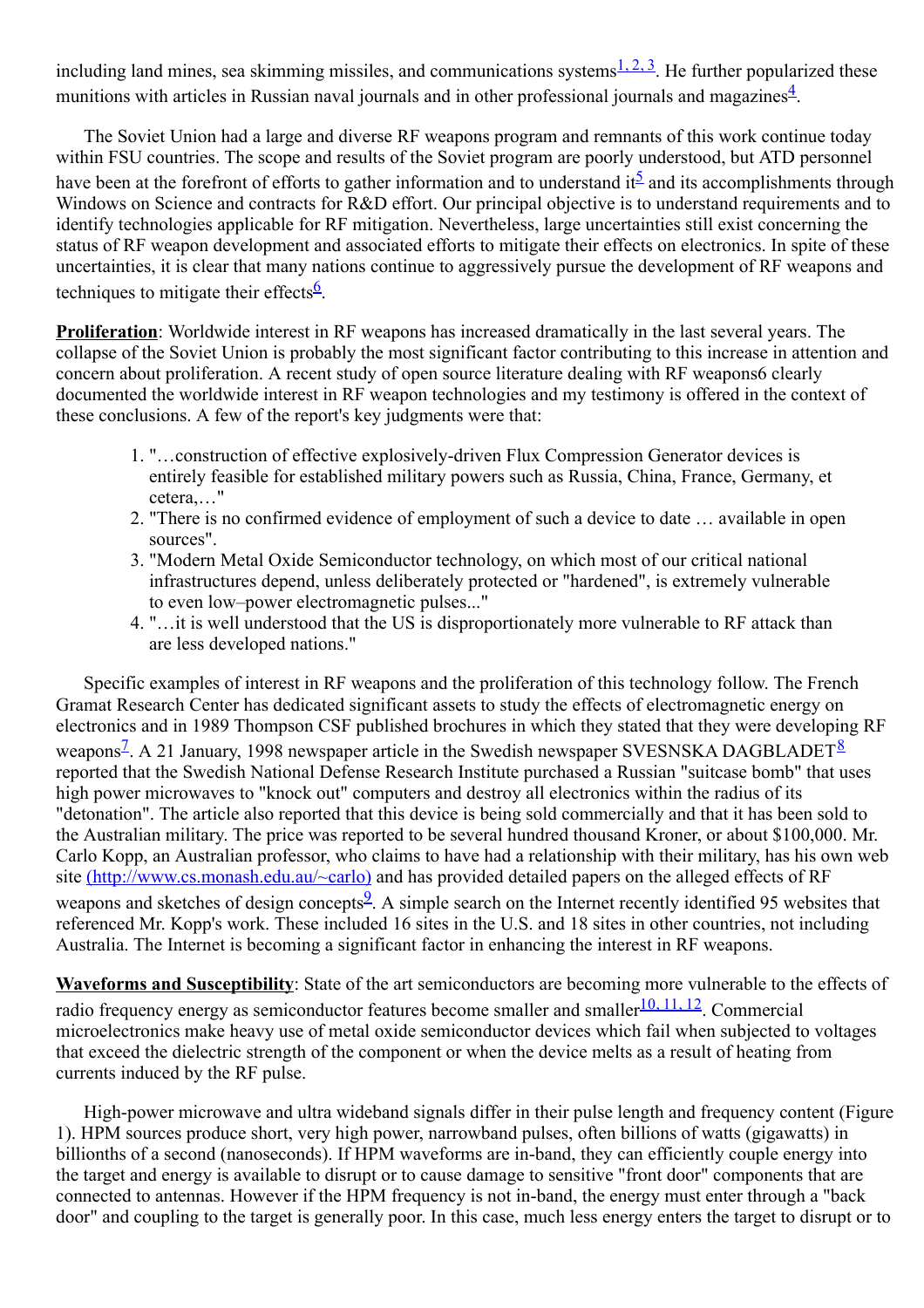cause damage. UWB sources generate a much wider band of frequencies than do HPM sources, and thus ensure that some energy is at a frequency to efficiently couple to the target. However, since the energy is spread across a wider band, the power spectral density is lower and the amount of energy available in a waveband is also much lower. As a result, an UWB device is more likely to disrupt than to destroy a target, except at very close range. Many UWB sources can be repetitively pulsed and therefore can continue to disrupt the target as long as the source is functioning and within effective range. Many systems tend to be susceptible to disruption or damage at specific, sometimes unpredictable, frequencies. As a result, UWB weapons are well suited to exploit these susceptibilities, since they produce significant energy over a wide range of frequencies. This area has been aggressively researched by the Soviet Union, Russia, and others.

Extensive work has been conducted to understand the effects of high-altitude nuclear EMP (HEMP) on systems and components, but these data are mostly for frequencies less than 1 GHz and for pulse widths in the range from 50 nsec to 1usec. The shorter pulses characteristic of HPM and UWB waveforms are significant because current methods for protecting electronics from HEMP, and other anticipated sources of disruption, will not be effective against pulses from RF weapons. High-altitude nuclear EMP does not have significant energy above a few tens of megahertz, whereas HPM spectra are typically in the few gigahertz to tens of gigahertz range and UWB spectra may contain energy in the frequency range from hundreds of megahertz to a few gigahertz. There is extensive information on the effects of lightning and nuclear EMP on electronic devices, but these pulses are significantly longer than the pulses from HPM and UWB sources. Since HPM and UWB pulses tend to be shorter than the response times of most limiters, their RF energy can pass largely unattenuated into the target and cause upset or damage before the limiter can turn on. Tests over the last 10 years have produced data on component responses to pulse widths in the range from 1 to 50 nsec. However little information is available that describes electronic responses for incident pulses having sub-nanosecond pulsewidths. Testing is needed to establish effects of the following general waveforms: very short (nanosecond and sub-nanosecond) single pulses, multiple closely-spaced very-short pulses, and long (millisecond) pulses.

Much of the existing effects data is from direct drive tests. Such tests produce the most repeatable indication of whether or not the pulse in question will upset or damage the device being tested. However these tests do not help clarify the issue of whether or not the RF waveform in question will actually couple through the walls, openings, filters, cables, and wires that separate components at risk from the external environment. This uncertainty creates a situation in which even the best analysis must be based upon significant assumptions. As a result, our commercial and military systems may be much more, or much less, susceptible to upset or damage than we now assume. As a result, characterization of representative components and circuits and the effects of physical configurations are badly needed for very short pulses.

A 1996 paper by Bludov, et al12 from the Kharkov Physico-Technical Institute, Ukraine described HPM and UWB testing on electronic components and biological systems. The paper identified three levels of damage: temporary upset, permanent upset, and burnout. It appears that Ukraine has a systematic program to characterize the effects of HPM and UWB waveforms on electronic components.

#### Example Weapon Related Technologies

RF weapon-related sources can be classified in several ways, including: HPM or UWB, pulsed or continuous, single shot or repetitively pulsed, and very short pulse (nanosecond) or long pulse (microsecond to millisecond). In addition, the electrical or explosive power source has a significant effect on the output characteristics of the device. For example, the explosive driven munitions described by Mr. Carlo Kopp and the RF munitions described by Dr. Prishchepenko are single shot devices that convert the chemical energy of high explosives first into magnetic energy, then into electrical energy and finally into microwave energy. This multistep conversion of energy is inherently inefficient, but explosives are very compact sources of energy, modern electronics are not very robust to external sources of energy, and the intent is to place the source/weapon as close to the target as possible. Electrically driven devices have fewer energy conversion steps, but typically they are larger and produce less power per pulse.

Electrically Driven Devices: The electrically driven (nonexplosive) devices require an external power supply and energy storage system, which often leads to larger and less self-contained systems than can be produced by explosive-driven approaches. However, two recent technologies that minimize this limitation are the solid state pulsers developed at Ioffe Physico-Technical Institute in St. Petersburg and the RADAN system. These devices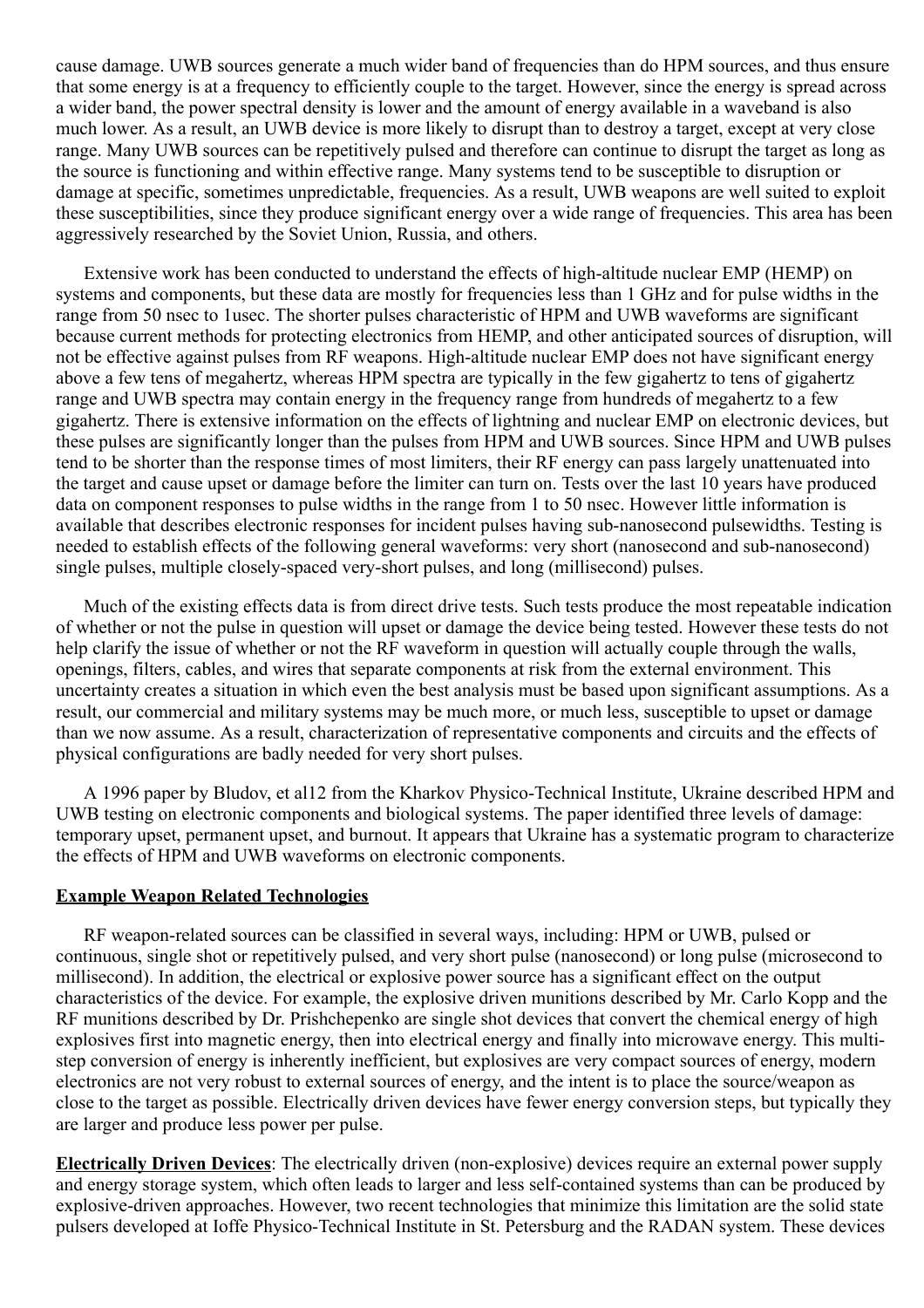are quite compact and can be powered by small hand-carried energy sources.

Pulsers developed at Ioffe Physico-Technical Institute are based upon very fast (nanosecond and picosecond) solid state "on" and "off" switches developed by Prof. Igor Grekhov and Dr. Alexi Kardo-Syssoev. These switches have recently been used to generate 10 nanosecond, 10 KHz pulses for a prototype ground penetrating sensor that is now being used commercially in St. Petersburg (Figure 2). This 10 kg portable sensor is said to be used routinely to image to depths of 200 meters with an accuracy of 1% of the depth and it is claimed to be able to image down to 1000 meters with slightly lower resolution $\frac{13}{12}$  $\frac{13}{12}$  $\frac{13}{12}$ . Jammers based upon these switches can be made small enough to fit into a briefcase. A recent version is said to weigh 6.5 kg and to deliver fields of 30 kV per meter at 5 meters. This is comparable to high-altitude EMP (HEMP) field strength. An optimized version is said to deliver 100 kV per meter at 5 meters  $\frac{14, 15}{1}$  $\frac{14, 15}{1}$  $\frac{14, 15}{1}$  and the pulse width and repetition rate can be tuned to have the maximum effect on the intended target.

RADAN<sup>[16](#endnot16)</sup> (Figure 3) is a compact high-current electron accelerator that is a little smaller than an attaché case and weighs about 8 kg with its rechargeable 12 volt battery power supply, but not including its antenna. RADAN can be used to stimulate several outputs including lasers, x-rays, wide band RF and high power microwaves that allow RADAN to be used as a jammer. RADAN output parameters are: total output power > 5 MW; repetition rate up to 1 kilohertz; pulse width about 2 nanoseconds; and output pulse bandwidth from 1 MHz to 5 GHz. A directional antenna has been developed and the developer has proposed that RADAN could be used to stop car engines and to destroy the electronic arming and firing circuits of bombs. Limited testing of RADAN has been conducted in the U.S. and it was found to affect calculators and electronic watches.

The Russian built NAGIRA radar produces short powerful pulses with the following characteristics $\frac{17}{1}$  $\frac{17}{1}$  $\frac{17}{1}$ : 10 GHz fixed frequency, 5 nanosecond pulse length, 300 MW peak power, 2 Joules per pulse, 150 Hz pulse repetition rate. NAGIRA was purchased by the UK Ministry of Defence and was delivered to Defence Research and Evaluation Agency (DERA) Frazer, near Portsmouth, in November 1995. Indications are that the UK will use NAGIRA to investigate detection of fast moving targets in sea clutter, to study electromagnetic–pulse penetration into equipment and to measure the effectiveness of front-end protection devices. During initial field trials near Nizhny Novgorod, Russia (Figure 4), NAGIRA was able to track a helicopter at more than 150 km range and at altitudes as low as 50 meters. We understand that because of electromagnetic interference (EMI) concerns, Russian helicopters were not allowed to operate within several miles of the radar when it was operating at full power.

**Explosively Driven Devices:** Compact explosive-driven radio frequency munitions (Figure 5) being developed by Russia have recently received a great deal of attention. These munitions are claimed to range in size from a hand grenade to a 155-mm artillery shell $\frac{18}{5}$  $\frac{18}{5}$  $\frac{18}{5}$  and the output may be either a HPM or an UWB pulse. Since these warheads are part of a projectile, they are intended to detonate very near their target, so fratricide is not a problem as it would be with HEMP.

In June 1997, a U.S. measurements team led by the Advanced Technology Directorate participated in a joint series of measurements on radio frequency munitions (RFM) at a site near Nalchik, Russia5. The purpose of these tests was to verify Russian claims about the output of Dr. Prishchepenko's compact explosively-driven RFM. The test results left Russian claims unconfirmed, since most U.S. measurement equipment was not allowed by Russian authorities to reach the test site and since Dr. Prishchepenko's team claimed that the RFM that were tested radiated in a band that could not be measured with equipment at the site.

ATD engineers continue to evaluate RF weapon technologies, to work closely with other countries, and to identify technologies that can be adopted for military applications and commercialization. We maintain relationships with other scientists through direct personal contact at conferences and site visits, through small research contracts, in collaboration with the U.S. Department of State on International Science and Technology Center (ISTC) and Science and Technology Center of the Ukraine (STCU) projects, and through the U.S. Air Force's Windows on Science Program. ATD has been extremely effective in identifying and executing joint projects, such as the joint radio frequency munitions test in Russia and briefings on the solid state pulsers developed at the Ioffe Institute in St. Petersburg. We are now working to bring the underground imaging sensor and its developers to the U.S. to test its ability to detect land mines. Solid state switches developed by the Ioffe Institute are now imported by a U.S. company that produces water purification equipment using Russian pulse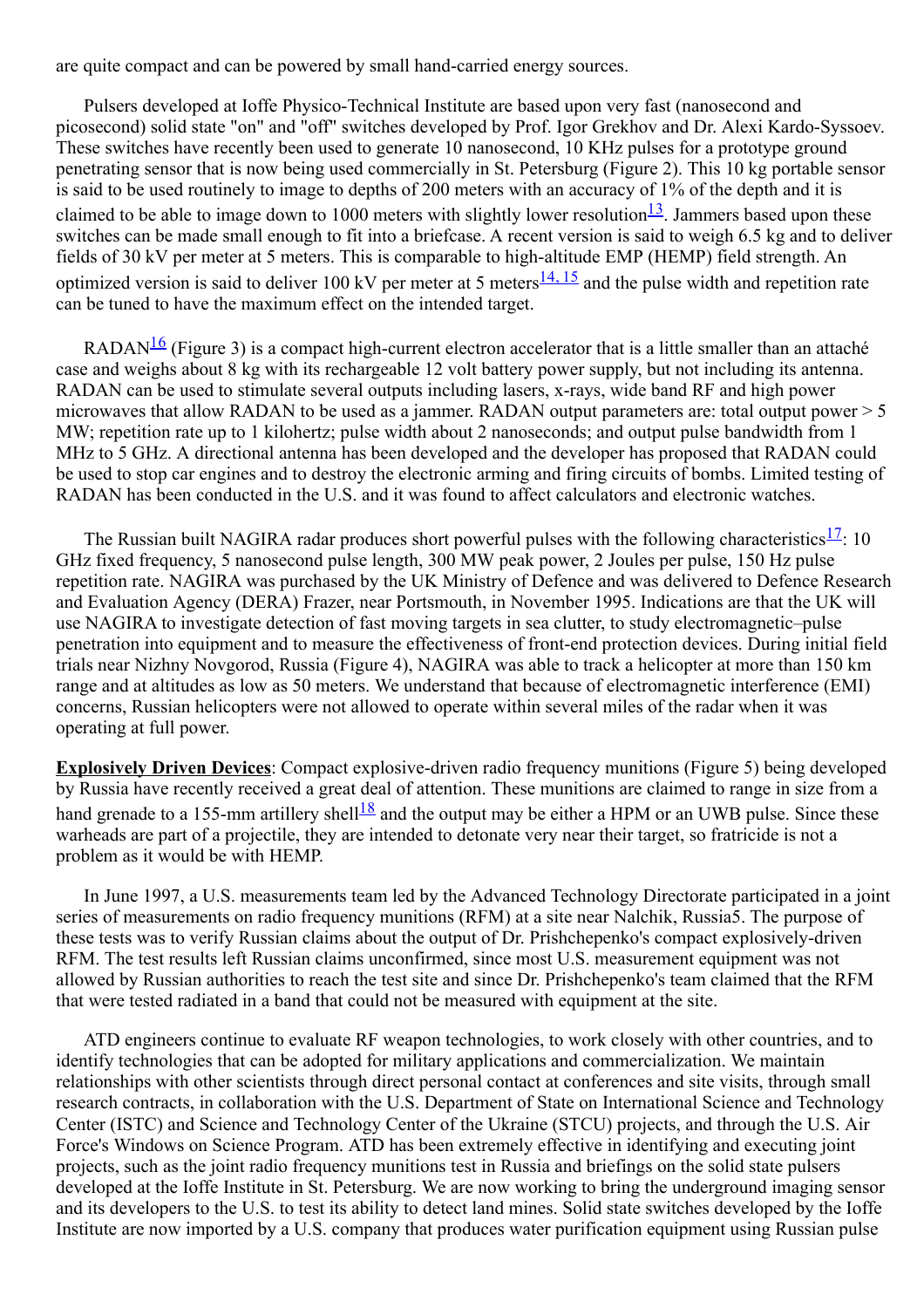power hardware. ATD has cooperated in hosting many scientists under the Windows on Science Program, including a scientist from Loughborough University in England, the only university that designs, tests, produces and markets inexpensive MCGs.

Many source and antenna technologies can be used to produce devices with very different output characteristics. For example, Russia reports that its cylindrical shock wave source generates a single gigawatt pulse about a nanosecond long. However, susceptibility tests in the FSU and U.S. suggest that irradiating a target with a train of nanosecond pulses is more damaging than a single pulse, since multiple pulses lower the damage threshold of the target12. As a result, Russian emphasis has been on devices that produce a train of pulses. Some designs are said to generate 50 to 100 pulses, each about a nanosecond long, in a burst of pulses about 10 microseconds long18.

The implications of this summary are that there is an increasing variety of equipment capable of generating very short RF pulses that are capable of disrupting sophisticated electronics. These pulses are not addressed by current design standards and will challenge existing front-end RF protection and other forms of EMI protection. New capabilities are needed to reject high-power, very-fast RF pulses and to minimize their effects on systems.

We believe that common EMI and EMP mitigation techniques will not provide adequate protection against nanosecond and sub-nanosecond pulses from future radio frequency weapons, since active mitigation device response times are typically several nanoseconds to microseconds. Faster solid-state devices do not now have the high power capability needed to protect systems from RFW pulses.

## RF RISK MANAGEMENT

Several fundamental questions must be answered before we can adequately understand the potential risk that radio frequency weapons pose to our military forces and civilian infrastructure. These questions are:

"What are the current and expected capabilities of RF weapon technologies?" "What are the effects of these weapons on potential targets?" and "What is the likelihood that our systems will be exposed to RF weapons as a result of terrorism, conventional conflict, etc.?"

As I have stated, Advanced Technology Directorate has initiated high payoff research and development efforts to understand RF weapons technologies and we have also begun to develop broadly applicable RF mitigation techniques that can ensure the operability of our high-value assets in the presence of stressing electronic warfare environments. Our emphasis is on development of near-term, low-cost capabilities that are applicable to a broad range of military and commercial-off-the-shelf (COTS) electronics and that are relatively insensitive to the details of RF weapon output. We are achieving success in this effort and believe that superior results can be obtained by selectively involving a relatively small number of highly innovative and skilled researchers and that this can be done without a great commitment of funds. For example, one of our recent \$100,000 research efforts provided test results that demonstrated the ability of a low-temperature sinterable liquid to reduce external RF fields by many orders of magnitude over a frequency range from a few megahertz to a few gigahertz. This low-cost material has broad military and commercial applications. It will greatly enhance our ability to use COTS electronics on the digital battlefield and to protect key elements of the national infrastructure.

In my opinion, a more comprehensive risk mitigation effort should include the following tasks:

- Characterize expected electromagnetic environments by analyzing and understanding rapidly advancing RF source and antenna technologies. A variety of RF sources have been identified that could be used in RF weapons and that produce environments that can challenge the operability of our systems. We should evaluate these technologies, assess their potential for weaponization, and provide information to guide hardening measures required to mitigate their effects. The results of this task should be:
	- 1. credible information on the output of electrically-driven and explosivelydriven RF sources;
		- 2. much better understanding of the capability of the rest of the world to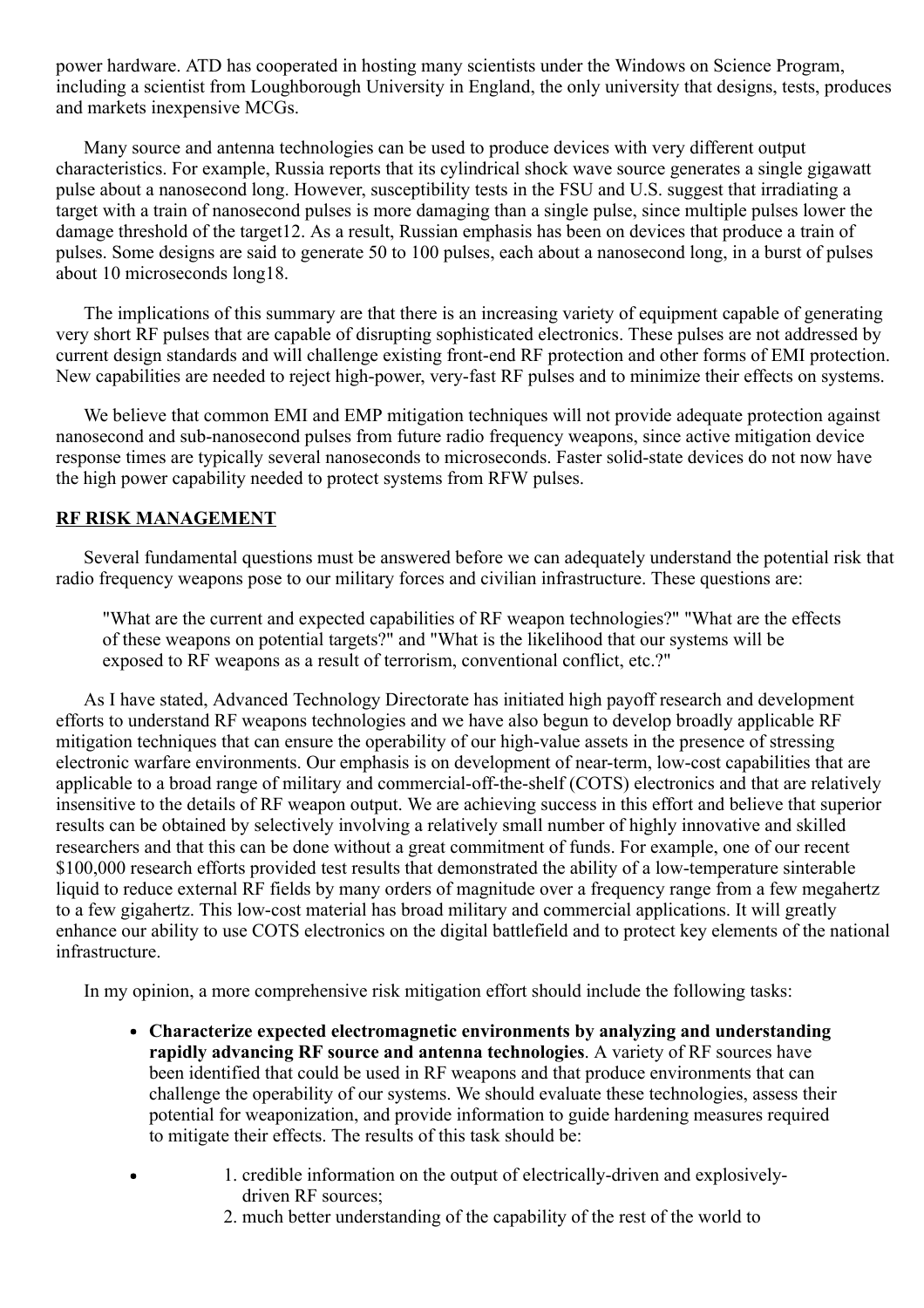threaten the performance of our sophisticated electronic systems,

- 3. much stronger technical basis on which to develop broadly effective and low-cost RF countermeasures.
- Conduct tests to determine the effects of short pulse RF waveforms on representative electronic components, subsystems and systems. This task should establish the effects of anticipated radio frequency weapon waveforms on representative circuits to provide a basis for development of mitigation techniques for COTS and military electronics. It should test representative electronic circuits to RF weapon-like waveforms in a laboratory environment to better predict the coupling of RF energy into targets and to measure the effects on targets. The targets characterized should consist of representative classes of COTS and military electronics, i.e. commercial Global Positioning System (GPS) receivers, radios, computers, satellite communication systems, components from tactical operations centers (TOCs), etc. This effort should leverage ongoing Defense Special Weapons Agency (DSWA) EMP and HPM mitigation activities, which address a part of this problem, and should jointly select synergistic items for testing. This will permit unique insights into the robustness of representative electronics to all types of RF disturbances. The target electronics should be tested in anechoic chambers available at several service facilities and should use appropriate RF sources to ensure repeatable waveforms at the appropriate power levels and with appropriate frequency content. The target electronics should be instrumented so that both the effects of the radiation and the method of coupling can be determined. These results will permit quantification of the specific performance/capability needed for each mitigation technique.
- $\bullet$ Use the results of effects tests to develop front-end limiters and electromagnetic interference (EMI) shields. This task should develop and quantify mitigation capabilities and implementation guidelines for low-cost, low insertion loss, miniature plasma limiters and low-cost, very light-weight films, filters, and software algorithms to reduce internal and external electromagnetic interference produced by either local/friendly emissions or high power hostile emissions. Since RF warfare and EMI spectra cover such a broad range of frequencies and power levels, several mitigation techniques will be required.
	- Traditional methods of EMI isolation often use metal enclosures to prevent unwanted radiation from entering the circuit. These shields provides effective protection, but they add weight and are not applicable to some newer systems that may use COTS with lightweight, nonmetallic enclosures that provide little or no EMI protection. Low-cost, light-weight RF isolation techniques are needed that can be cheaply applied to COTS and military equipment to significantly increase their ability to continuously operate on the electronic battlefield.
		- Analyses are now being performed on miniature plasma limiter frontend protection devices that are compatible with solid state manufacturing processes. Analysis will confirm the feasibility of a low-loss miniature plasma limiter and its essential parameters such as threshold electric fields, gas breakdown and recombination times. This device is intended to be installed in front of sensitive antenna and receiver elements to protect them from damage or disruption by incident high power RF signals.

#### **Conclusions**

We cannot now precisely quantify the risk presented by radio frequency weapons, but we know that the risk is growing. I believe that we can respond to this risk by developing near-term, low-cost, broadly-applicable mitigation techniques. These techniques can greatly reduce our susceptibility to radio frequency weapon environments and thereby reduce the risk to our technological superiority that is essential to our military and economic preeminence.

I again thank the Committee for the opportunity to appear and to comment on the proliferation of radio frequency weapons and their significance to our critical infrastructures.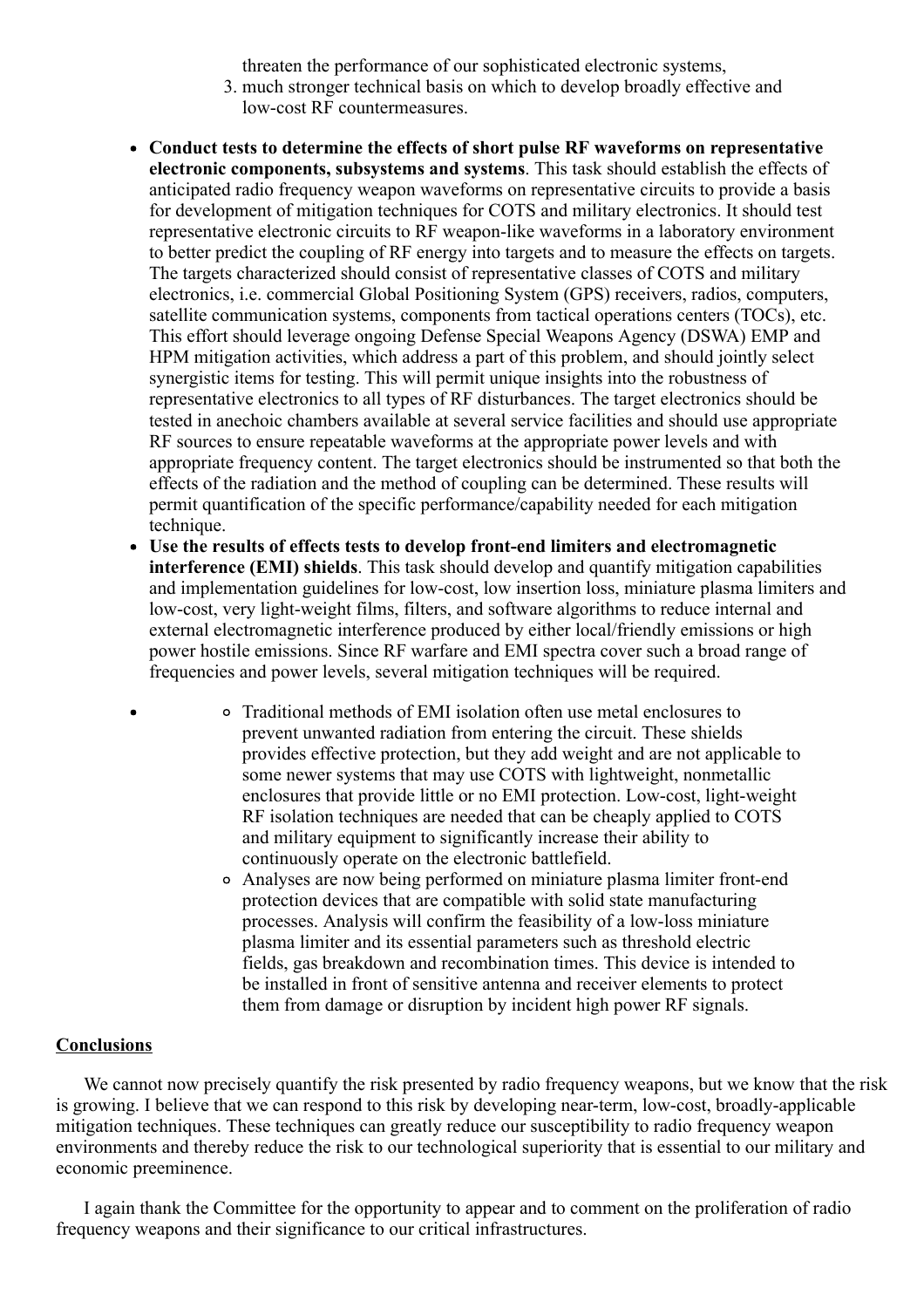## **ACRONYMS**

| <b>ATD</b><br>Advanced Technology Directorate<br><b>CSWS</b><br><b>Cylindrical Shock Wave Source</b><br><b>COTS</b><br>Commercial Off-The-Shelf<br><b>DSWA</b><br>Defense Special Weapons Agency<br>EMI<br>Electromagnetic Interference<br><b>EMP</b><br>Electromagnetic Pulse |  |
|--------------------------------------------------------------------------------------------------------------------------------------------------------------------------------------------------------------------------------------------------------------------------------|--|
|                                                                                                                                                                                                                                                                                |  |
|                                                                                                                                                                                                                                                                                |  |
|                                                                                                                                                                                                                                                                                |  |
|                                                                                                                                                                                                                                                                                |  |
|                                                                                                                                                                                                                                                                                |  |
|                                                                                                                                                                                                                                                                                |  |
| FCC<br><b>Federal Communication Commission</b>                                                                                                                                                                                                                                 |  |
| FSU<br><b>Former Soviet Union</b>                                                                                                                                                                                                                                              |  |
| GHz<br>Gigahertz                                                                                                                                                                                                                                                               |  |
| <b>GPS</b><br><b>Global Positioning System</b>                                                                                                                                                                                                                                 |  |
| $\overline{\text{GW}}$<br>Gigawatt                                                                                                                                                                                                                                             |  |
| <b>HEMP</b><br><b>High Altitude EMP</b>                                                                                                                                                                                                                                        |  |
| <b>High Power Microwave</b><br><b>HPM</b>                                                                                                                                                                                                                                      |  |
| <b>ISTC</b><br>International Science and Technology Center                                                                                                                                                                                                                     |  |
| kV<br>Kilovolt                                                                                                                                                                                                                                                                 |  |
| MCG<br>Magnetocumulative Generator                                                                                                                                                                                                                                             |  |
| MHz<br>Megahertz                                                                                                                                                                                                                                                               |  |
| <b>MILO</b><br>Magnetically Insulated Linear Oscillator                                                                                                                                                                                                                        |  |
| lmw<br>Megawatt                                                                                                                                                                                                                                                                |  |
| <b>NNEMP Non-Nuclear EMP</b>                                                                                                                                                                                                                                                   |  |
| $R$ F<br>Radio Frequency                                                                                                                                                                                                                                                       |  |
| <b>RFM</b><br>Radio Frequency Munition                                                                                                                                                                                                                                         |  |
| <b>STCU</b><br>Science and Technology Center Ukraine                                                                                                                                                                                                                           |  |
| SU<br><b>Soviet Union</b>                                                                                                                                                                                                                                                      |  |
| <b>TOC</b><br><b>Tactical Operations Center</b>                                                                                                                                                                                                                                |  |
| <b>UWB</b><br>Ultra Wide Band                                                                                                                                                                                                                                                  |  |

## **References**

<sup>1</sup> Prishchepenko, A.B., V.K. Kiseljov, and I.S. Kudimov. "Radio Frequency Weapon at the Future Battlefield", Proceedings of the EUROEM Conference, Bordeaux, France, June 1994.

 $2$  Prishchepenko, A.B. and V.P. Zhitnikov. "EM Weapon (EMW) in Air Defense or Some Aspects of Application of EM Radiation in the High-Frequency Band as a Striking Force",

<span id="page-15-0"></span><sup>3</sup> Prishchepenko, A.B. and M.G. Akhmetov. "Radioelectronic Strikes in General Forces Operations  $(Combat)$ ", Voyennaya Mysl', No. 2, March-April 1995, pp. 42-48.

<sup>4</sup> Prishchepenko, A.B. "Electromagnetic Munitions", 96UM0427, Soldat Udachi, Moscow, No. 3, 1996, pp. 45-46.

<sup>5</sup> Altgilbers, L.L., I. Merritt, M. Brown, J. Henderson, D. Holder, and Merriwhether. OCONUS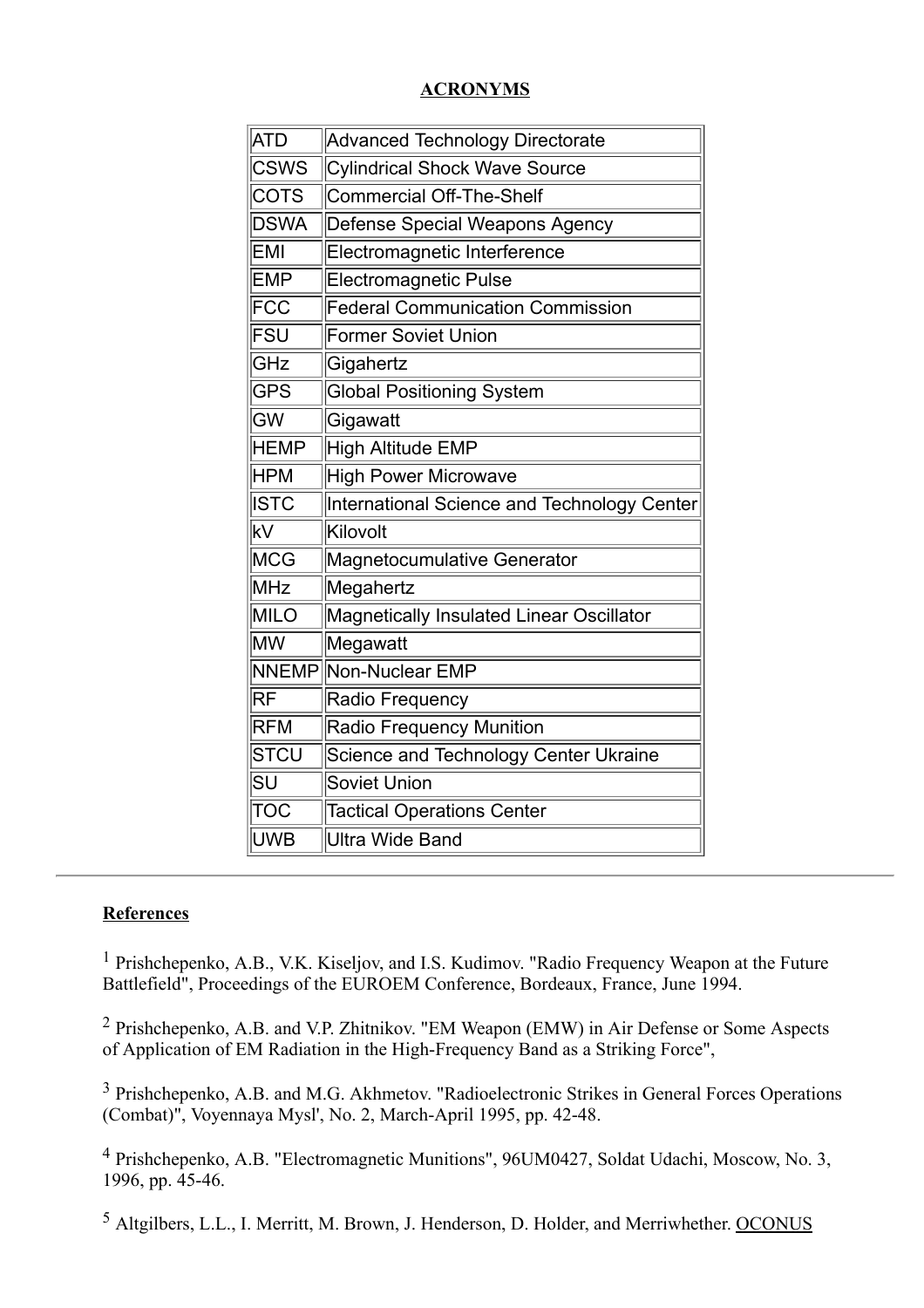Radio Frequency Munitions Test Report, ATD-98-001, 4 December 1998.

<sup>6</sup> Linder, J.C., W.R. Graham, M.S. Hewitt, and T.J. Skucas. Radio Frequency, Electromagnetic Pulse, and High-Power Microwave Weapons, National Security Research, Contract No. N39986-97-M-7241, 18 August 1997.

 $<sup>7</sup>$  Lucien, Vayssie, Communications and Public Relations Supervisor, Centre d'Etudes de Gramat,</sup> Gramat, France.

<sup>8</sup> Stockholm Daily SVESNSKA DAGBLADET, 21 Jan 1998

 $9$  Kopp, C. "The E-Bomb: A Weapon of Electrical Mass Destruction", http://www.infowar.com/mil\_c4i/mil\_c4i8.html-ssi.

<span id="page-16-2"></span><sup>10</sup> Taylor, C.D. and D.V. Giri. High Power Microwave Systems and Effects, Taylor and Francis Pub., 1994.

<sup>11</sup> Benford, J. and J. Swegle. High Power Microwaves, Artech House, 1992.

<span id="page-16-3"></span><sup>12</sup> Bludov, S.B., N.P. Gadetskii, K.A. Kravtsov, Yu. F. Lonin, I.I. Magda, S.I. Naisteter, E.A. Prasol, Yu.V. Prokopenko, S.S. Pushkarev, Yu.V. Tkach, I.F. Kharchenko, and V.I. Chemakov. "Generation of High-Power Ultrashort Microwave Pulses and Their Effect on Electronic Devices", Plasma Physic Reports, Vol. 20, No. 8, 1994, pp. 643-647.

<sup>13</sup> Personal Communication with Moose Hill Enterprises, 22 January 1998.

<span id="page-16-4"></span><sup>14</sup> Grekhov, "Semiconductor Switches and Generators of Gigawatt-Range Micro- and Nanosecond Pulses", 14th IEEE International Pulse Power Conference, Baltimore, MD, June-July, 1997.

<sup>15</sup> Kardo-Sysoev, A.F., S.V.Zazulin, V.M. Efanov, Y.S. Lilkov, and A.F. Kriklenko. "High Repetition Frequency Power Nanosecond Pulse Generation", 14th IEEE International Pulse Power Conference, Baltimore, MD, June-July, 1997.

<sup>16</sup> Yalandin, M.I., G.T. Smirnov, V.G. Shpak, and S.A. Shunailov. "High-Power Repetitive Millimeter Range Back-Wave Oscillators with Nanosecond Relativistic Electron Beam", Proceedings of the 11th International Conference on High Power Particle Beams, Vol. 2, Prague, 1996, pp.388-391.

<sup>17</sup> Bunkin, B.V., A.V. Gaponov-Grekhov, A.S. Eltchaninov, F.Ya. Zagulov, S.D. Korovin, G.A. Mesyats, M.L. Osipov, E.A. Otlivantchik, M.I. Petelin, A.M. Prokhorov, V.V. Rostov, A.P. Saraev, I.P. Sisakyan, A.V. Smorgonsky, and V.A. Suvorov. "Nanosecond Radar System Based on Repetitive Pulsed Relativistic BWO", Proceedings of the 9th International Conference on High-Power Particle Beams, Washington, DC, May 1992, pp. 195-202.

<span id="page-16-1"></span><sup>18</sup> Prishchepenko, A.B. and V.P. Zhitnikov. "Microwave Ammunitions: SUMM CRIQUE", Proceedings of the AMREM Conference, Albuquerque, NM, May 1996, in publication.

## <span id="page-16-0"></span>Statement of

Dr. R. Alan Kehs Army Research Lab

before the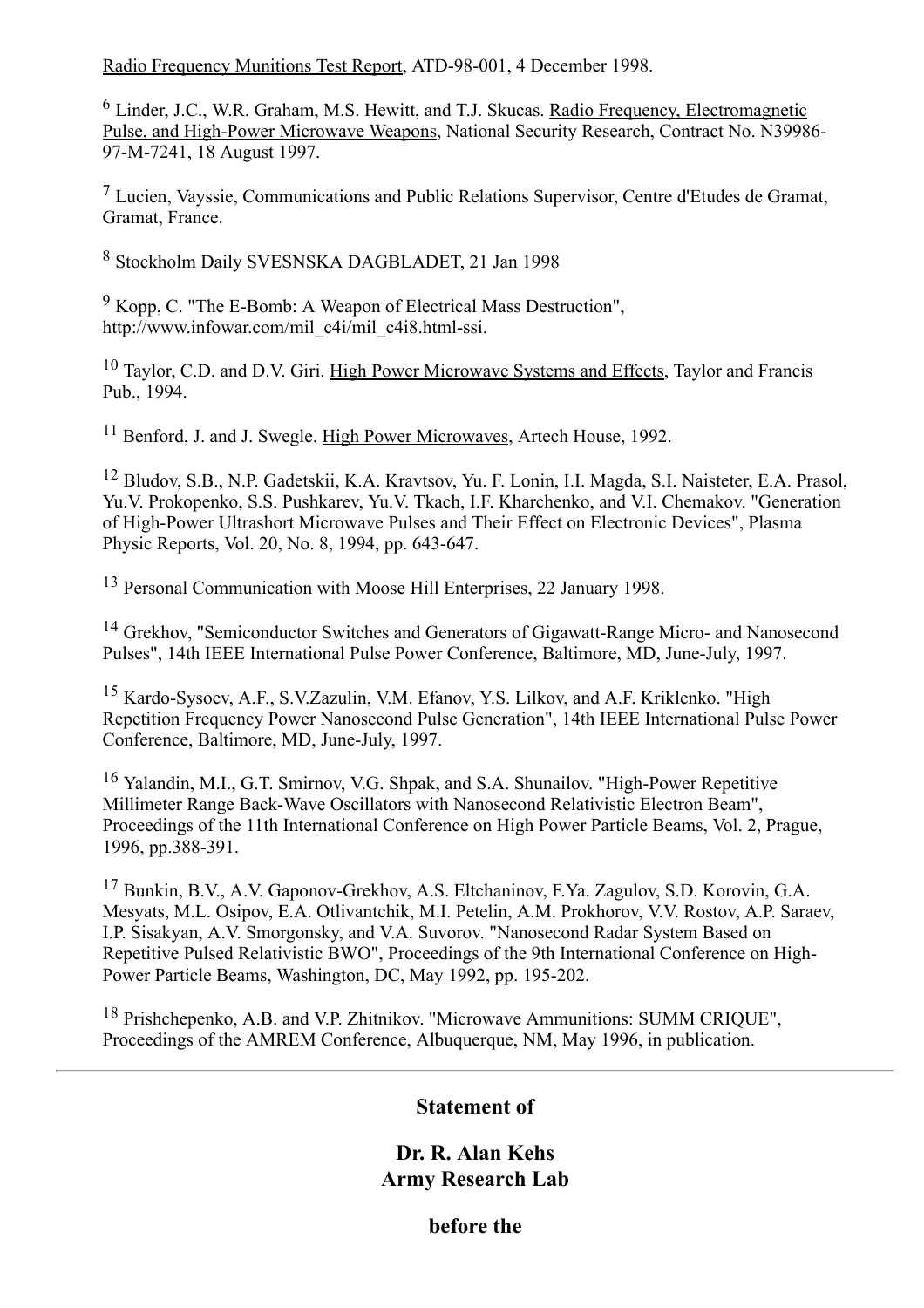## Joint Economic Committee

#### United States Congress

### Wednesday, February 25, 1998

### "The Radio Frequency Weapons Threat and Proliferation of Radio Frequency Weapons"

Mr. Chairman and Members of the Committee, I thank you for the opportunity to help shed some light on the widely ignored topics that you have chosen for these hearings. I have spent most of the last twenty years working on various radio frequency weapons technologies and I am currently serving as chair of the tri-service High Power Microwave (HPM) technology coordination panel.

In general, our security classification guide prevents us from discussing anything but the most generic concepts and severely limits the depth of discussion if we remain at the unclassified, full public release level. It is not deemed to be in our best interests to provide details on our programs or roadmaps to weapons development that might assist rogue states, terrorists and others who would eventually wish to use these weapons against us.

However, one does not need to rely on classified reports in order to appreciate the potential impact of radio frequency weapons (RFW) or as they are frequently called, HPM weapons. Everyone in this room has undoubtedly experienced Electromagnetic Interference (EMI) to some piece of household electronics. Some common examples are the effects of lightning strikes or automotive ignition noise on radio transmission, placing two computers too close to one another on a bench, driving under power lines while trying to listen to the radio, and so forth.

A step up from these minor inconveniences is the warning that we hear each time we take off or land in an airplane. We all wonder "can a Gameboy or calculator really cause serious problems to the airplane electronics?" The answer, of course, is that a Gameboy, calculator or cellular telephone is not usually sufficient to disrupt airplane electronics, but it can happen. As a result, we adopt a policy of "better safe than sorry" and shut down electronics during the more critical take off and landing segments of commercial air flights. We have now asked the question "How much power does it take to create problems?" Realistically, these questions cannot be answered at the unclassified, full public release level. More subtly, the question becomes "At what point do common civilian electronic devices become weapons?"

Let us shift now from the low power levels (microwatts and milliwatts) of gameboys and cellular telephones to the very high power levels (megawatts) of commercially available radar systems, TV transmitters, and particle accelerator tubes. This is the platform from which HPM weapons programs would be based.

Conceptually, an HPM weapon looks like a radio transmitter. There is a power source, a tube to generate RF energy, and an antenna to radiate the energy appropriately. The key technologies and final products have been under development for the greater part of this century and are readily available on a broad range of markets. In the Army, we make extensive use of surplus radar and radio equipment.

Military electronics generally contain some electromagnetic shielding and protection devices -- even if they are not specifically designed to withstand an HPM attack. Commercial designers are generally concerned only with FCC limits on EMI and no one knows how susceptible commercial electronic systems might be to a concerted electronic attack. These commercial systems include our banking and telecommunications systems as well as oil and gas distribution and transportation systems, among others. Although these systems are designed to withstand the loss of a critical node, a concerted attack would cause unknown effects.

HPM technologies appear on the critical technologies list. However, the required special approvals have not slowed the transfer of increasingly powerful and sophisticated HPM technologies to overseas buyers.

The intelligence community will have to address the threat issues but I believe that they will find existing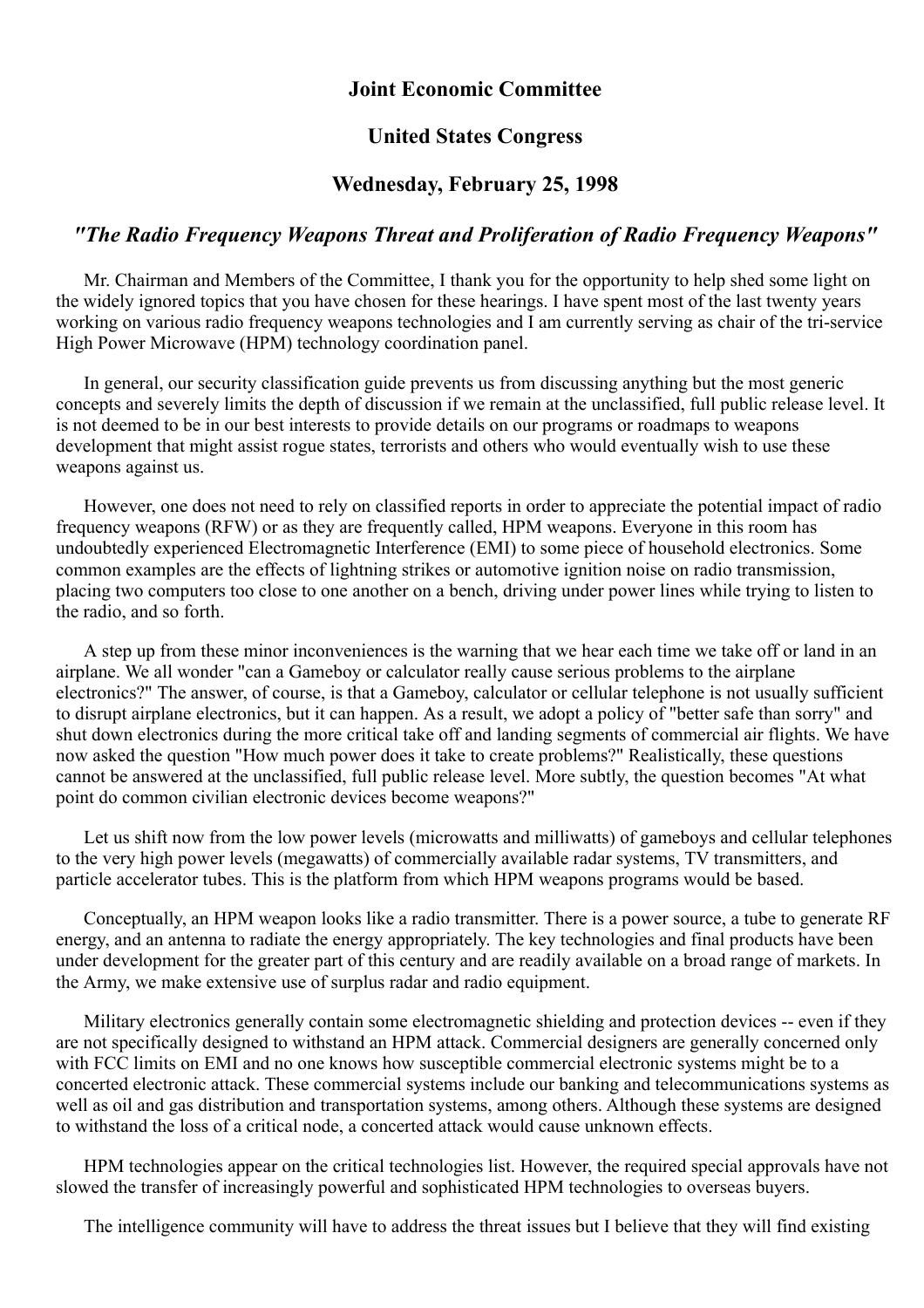technology is more than sufficient to support several potential applications and threat scenarios.

The growing US dependence on sophisticated electronics for warfighting and domestic infrastructure makes us potentially vulnerable to electronic attack. By its nature, the Defense Department is compelled to confront such threats, however, the full range of our technological society is also at risk and much less aware of potential threats. I pray that congress will help all of its agencies and departments to appreciate the increasing seriousness of the questions raised here today and take appropriate actions to evaluate threats and construct appropriate defensive measures.

Source: <http://www.house.gov/jec/hearings/espionag/schweitz.htm>

#### <span id="page-18-0"></span>Statement by

# Lieutenant General Robert L. Schweitzer U.S. Army (Retired)

before the

## Joint Economic Committee United States Congress

## June 17, 1997

#### Radio Frequency Weapons and the Infrastructure

I have been asked to talk to the overall subject of your hearing from a somewhat different perspective. Initially, it was to be from the one of what technology transfer means to a soldier. That part would have been fairly simple to address. Field soldiers are too busy to think much, if at all, about such transfers. That is, until they run across them on a battlefield where U.S. technology or materiel is being used against them. That happened in World War II when the residue of simpler technologies in the form of scrap metal was employed against us in the Pacific. It happened in Vietnam when some of our weaponry was obtained by our adversary. It happened again in Desert Storm when we ran across containers of U.S. materiel in the hands of Saddam Hussein's soldiers, materiel which had been channeled through Jordan. Then the fleeting reaction is one of anger and "why?" But soldiers--placed as they are since the time of the Roman legions in the sand, mud, rain and snow to fight decisive battles--are really too busy to brood much about such things. They are, however, grateful when Congress acts ahead of time to bar technology transfers, not only the simple ones of which I speak but the more serious, albeit subtle ones, which can affect the outcome of battles and wars.

Today there is a new class of radically new and important radio frequency weapons (RFW) which merits your attention as it emerges. And in this case, the horse is out of the barn. Transfers have occurred and are occurring. Equally true, however, is the fact that there are things that can be done to protect our nation, which is the underlying objective of today's hearing. Certainly one of these things is to recognize that export control documents, particularly the Militarily Critical Technologies List, needs to be reviewed to determine if radio frequency technologies should be considered in the same careful way we do nuclear technologies. I respectfully suggest that this is the case; stronger controls are needed. One example is Reltron tubes which went to a friendly nation, one who sells products widely-sometimes to nations who do not like us. These tubes, which can be small or large, generate intense radio frequency pulses and can be used as RF weapons.

Before we go further I wish to state clearly for you and for the public record that I do not speak for the Department of Defense, for any military service or any government agency. I come before you only as one who has researched this area for the past year and is writing a White Paper on the subject, one which will be offered to DoD for their use and disposition.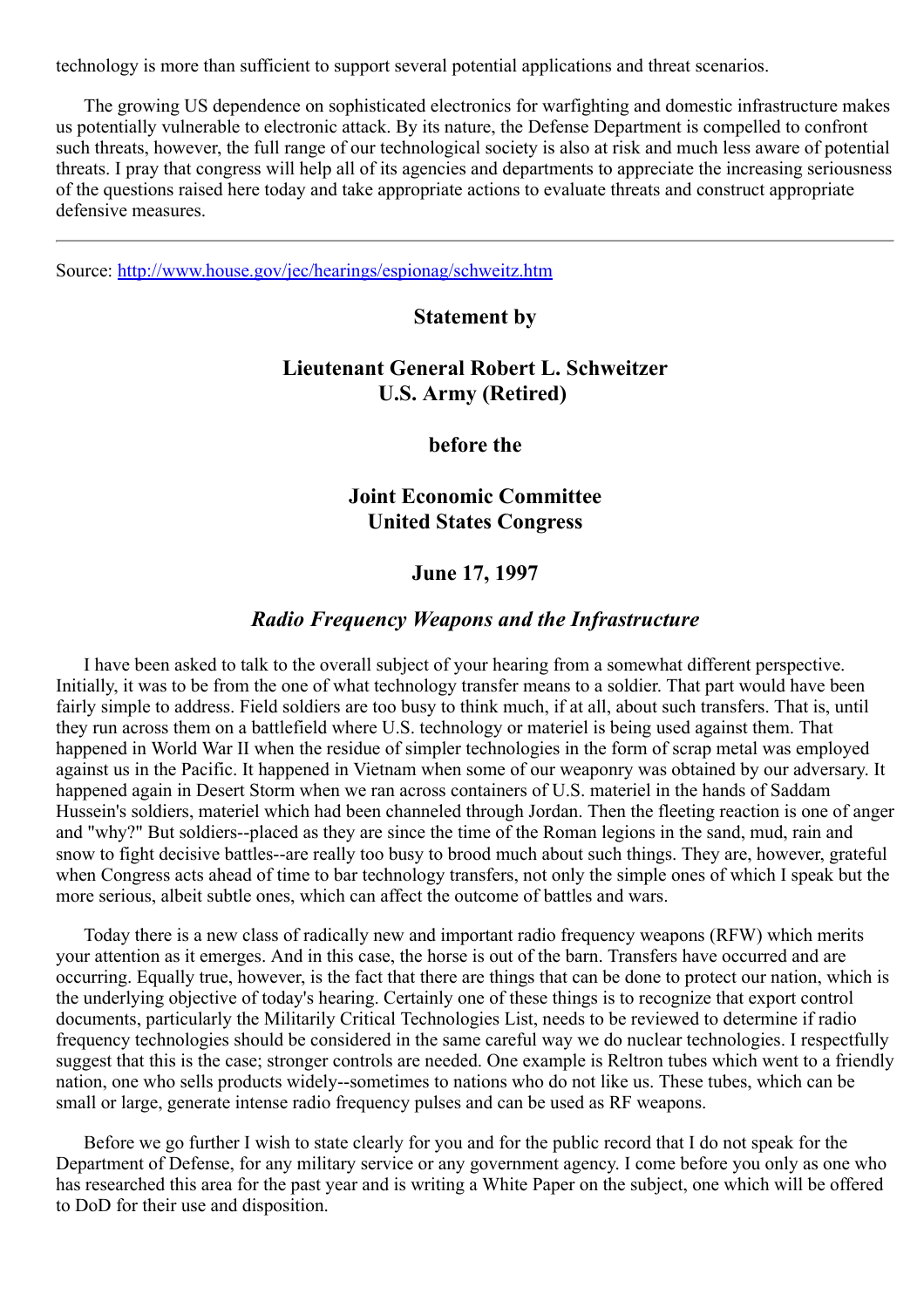Some of you may know about radio frequency weapons, where they came from, what they can do and what the implications are.

Although there are a number of groups and individuals concerned with this subject, I have found that somewhat paradoxically the word has not really gotten out in Washington itself. Despite the existence of a Presidential commission, an Infrastructure Protection Task Force, a Critical Infrastructure Working Group, an Information Warfare School at the National Defense University, and other working groups, to include divisions on the Joint Staff in the Pentagon, as well as a few very dedicated and brilliant mid-level people in DoD, a general understanding is lacking. This is true not only of RFW, but of their immediate threat to our DoD and national infrastructure. Indeed the term "infrastructure" is so amorphous that it lacks impact if not meaning. One of our first tasks will be to define what is the military and economic infrastructure and what in it is susceptible and vulnerable to RF weapons.

Some 90 to 100 references in 26 pages of the 70-page Quadrennial Defense Review speak to this new threat, but only to a discerning reader; the name for the class is not used. On the other hand, a recent search of the Internet found 2,400 to 2,800 references, while yet another, more thorough search found many tens of thousands of documents where the key words "radio frequency weapons" appear. Some very good people have written books and articles on the subject, the first revealing article known to me appeared in 1987 in the Atlantic Monthly, but for many reasons the knowledge is diffused. In the public sector the subject has yet to draw any real attention or concerted action.

To help set the stage, recognize with experts like a former NSA Director that we are the most vulnerable nation on earth to electronic warfare. This thought is echoed by a former CIA Deputy Director, and a former Deputy Attorney General who forecast that we will have an electronic Pearl Harbor if we do not accept a wake up call. Our vulnerability arises from the fact that we are the most advanced nation electronically and the greatest user of electricity in the world.

On the military side, as in the civilian sector, our current superiority is based on microelectronics. To prevail against us, an adversary must cripple, destroy or deny access to those same microelectronics. Can an adversary do so? Very likely, as this hearing will bring out. All of our military doctrine assumes extensive use of sophisticated electronics and communication systems to ensure information dominance and overwhelming battlefield success. As is the case with our civilian infrastructure and economy, our current dependence is large and will continue to grow. Because our battlefield success and the well being of our civilian economy--with which this committee is especially charged—are so dependent upon the effectiveness of our microelectronicbased systems, we should fully understand any technology that might be used to defeat our systems. This is particularly true of the newly emerging threat of radio frequency weapons. And even more importantly, we must develop countermeasures before such weapons are used against us.

Before going further, let me explain what these weapons are, where the Russian work has gone since 1949 and the applications of these weapons. If you are interested--as I believe you will be-you may wish to bring before you successive panels of our own leading scientists and experts. I have talked to many of them, heard them make presentations at conferences, and read their articles and books. I will be pleased to provide your staff with names of those who could provide this or other committees with a better understanding. I am also willing to assist in any way that might be helpful.

First of all, an RF weapon is one that uses intense pulses of RF energy to destroy ("burnout") or degrade ("upset") the electronics in a target. These weapons can be employed on a narrow beam over a long distance to a point target. They are also able to cover broad targets. They are categorized as high power microwave (HPM) weapons and ultra wide band (UWB) weapons.

The phrase non-nuclear electromagnetic pulse is sometimes used, because these weapons, which are indeed non-nuclear, project the same type of pulse we first learned of in conjunction with nuclear weapons. As a practical matter, a piece of electronic gear on the ground, in a vehicle, ship or plane does not really care whether it is hit by a nuclear magnetic pulse or a non-nuclear one. The effect is the same. It burns out the electronics. The same is true of the computers in this Senate office building, in industry, or on Wall Street.

There is another way these weapons can be delivered to a target, military or civilian. Here the term RF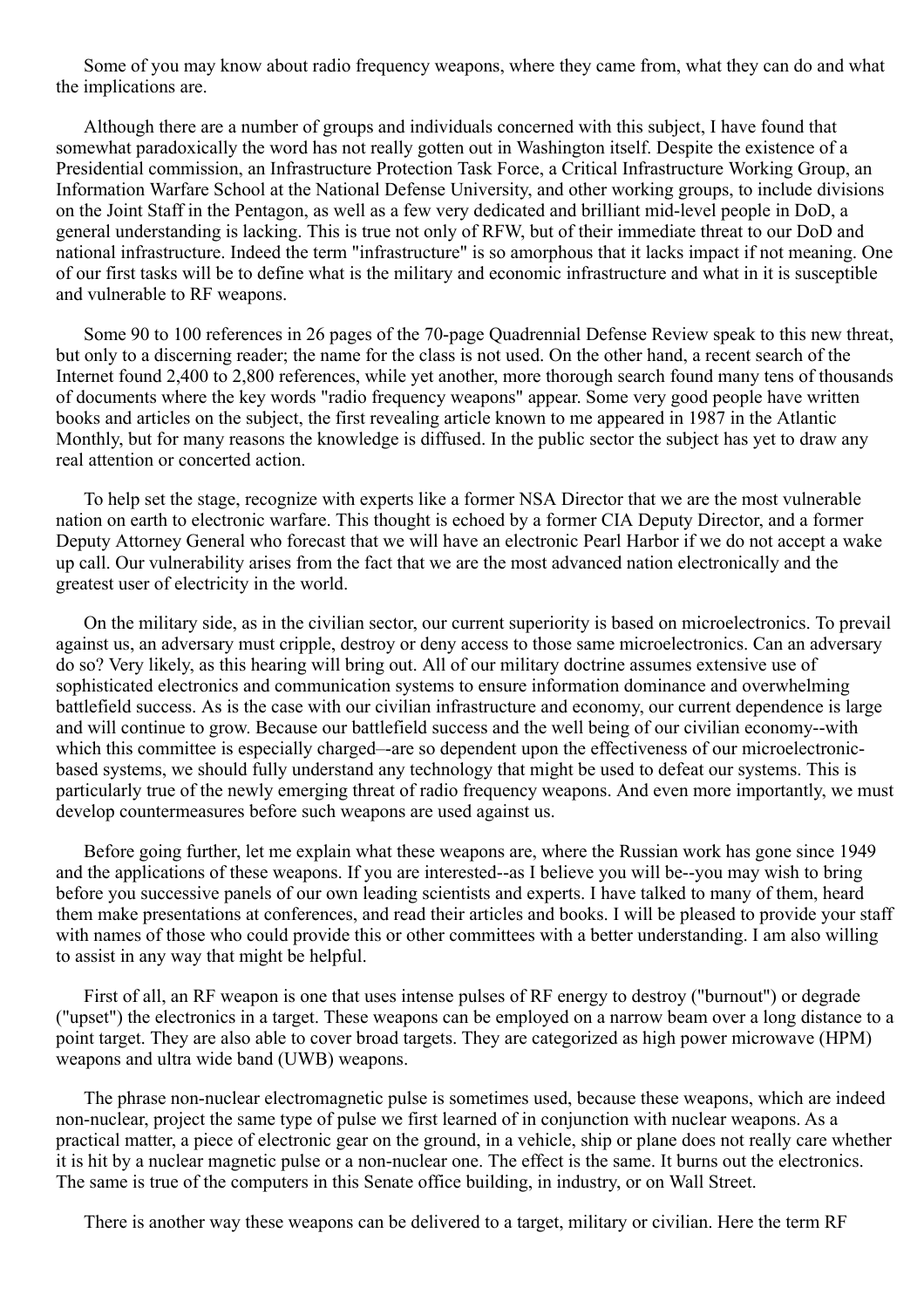munitions, or RFM is used. Yet these too are properly called RF weapons. These small munitions contain high explosives that produce radio frequency energy as their primary kill mechanism. In the hands of the skilled Russian scientists, these munitions come as hand grenades, mortar rounds, or large artillery shells or missiles. Generally, they produce a short but very intense pulse. While not yet fully understood and with some uncertainties argued as to their capabilities, many scientists are convinced the weapons actually exist. Without making any claims as to what they can do, I offer the following list from open source FSU literature of some nine smaller RF munitions or weapons:

- Magnetohydrodynamic Generator Frequency (MHDGF)
- Explosive Magnetic Generator of Frequency (EMGF)
- Implosive Magnetic Generator of Frequency (IMGF)
- Cylindrical Shock Wave Source (CSWS)
- Spherical Shock Wave Source (SSWS)
- Ferromagnetic Generator of Frequency (FMGF)
- Superconductive Former of Magnetic Field Shock Wave (SFMFSW)
- Piezoelectric Generator of Frequency (PEGF)
- Superconducting Ring Burst Generator (SCRBG)

Some of these weapons are said by the Russians to be now available as a hand grenade, a briefcase-like object, a mortar or artillery round.

Applications or potential targets (like those of the larger High Power Microwave weapons) would include all military computers, circuit boards, or chips, of any description, and include the following key components of our military and national infrastructure. They would have equal impact on civilian targets with the advantage less power would be required. Recall that the term "infrastructure" lacks clear meaning, but would include things like:

- The national telecommunications systems
- The national power grid
- The national transportation system, to include especially the FAA but also such simple things as our traffic lights (with consequent gridlock)
- The mass media
- Oil and gas control and refining
- Manufacturing processing, inventory control, shipment and tracking
- Public works
- Civil emergency service
- Finance and banking systems (to include bank's ability to dispense cash)

This list of potentially vulnerable targets could and should be extended to include airplanes, ships, vehicles and the like. Of interest is the fact that we are doubly vulnerable because we are, and will remain, in an era of dual use of military and civilian systems. For example, 90% of our military communications now passes over public networks. If an electromagnetic pulse takes out the telephone systems, we are in deep double trouble because our military and non-military nets are virtually inseparable. It is almost equally impossible to distinguish between the U.S. national telecommunications network and the global one. What this means is that it is finally becoming possible to do what Sun Tzu wrote about 2000 years ago: to conquer an enemy without fighting. The paradigm of war may well be changing. If you can take out the civilian economic infrastructure of a nation, then that nation in addition to not being able to function internally cannot deploy its military by air or sea, or supply them with any real effectiveness--if at all.

Since 1949, the intense interest of the former Soviet Union in developing these weapons appears to have resulted from their recognition that they could not match the capability of Western electronics, and their belief that RFW have the potential to be effective against our sophisticated electronics. It is far less clear to me and to others why they are willing to transfer and proliferate the RF technologies they have developed so carefully and so well, but that they are clearly doing so. Should you wish, a future hearing by this or another committee could go into more detail.

President Yeltsin proposed to President Clinton a joint program for a "plasmoid defense" against ICBM's.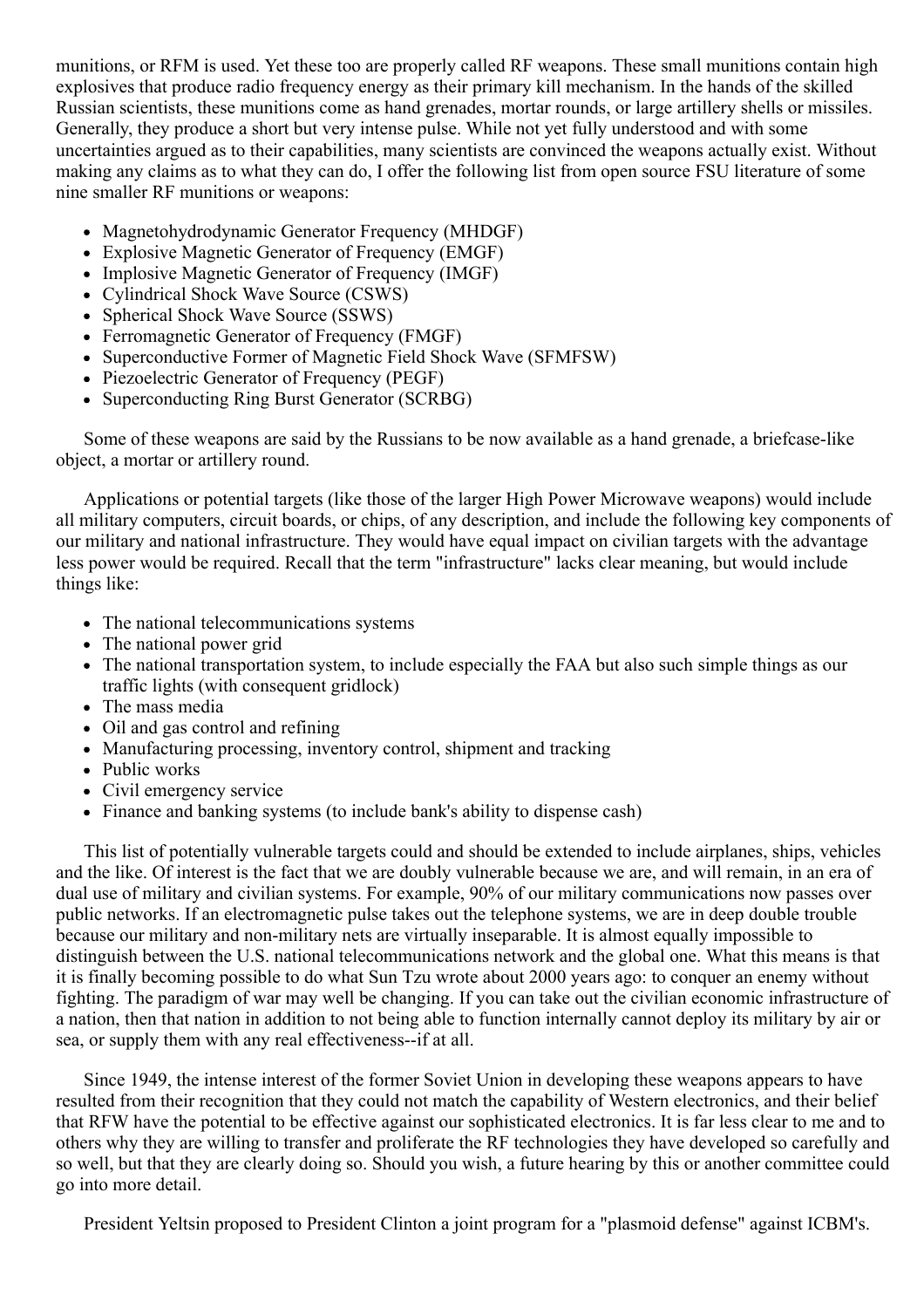While it is unclear to many scientists what President Yeltsin meant, such a defense, if attainable, might presumably set up a shield which would ionize the atmosphere and cause missiles to fail. Official Russian journals and publications show keen interest and provide many details about these weapons. A great amount of information is flowing continuously from three former Soviet Republics on their past and current programs.

We do know that the reduction in military spending by the FSU and many Western nations is prompting the defense industries of many countries to offer advanced weaponry to foreign customers to further their own research, development and industrial capabilities. This trend is almost certain to grow over the next 10 years.

From unclassified sources, we know that Russia, Ukraine, the United Kingdom, China, Australia and France are well ahead in this field, while Germany, Sweden, South Korea, Taiwan and Israel are emerging and have ample details of the Russian work and of the proceedings of more than 20 years of international conferences. Without going into any classified matters one may reasonably infer that the pariah nations have similar interests and some certainly have the financial resources to develop or procure RF weapons.

Russian and FSU information on RFW has been moving across borders for many years. International conferences beginning in 1949 have been a principal source of technology transfer. Scientists here and abroad have long exchanged papers, letters and, with increasing frequency, telephone calls.

- The first Megagaussing Conference on the generation of high power electromagnetic pulses took place in 1949 in Frascati, Italy. Russian scientists were key players in what has become a long series of presentations on the generation of electromagnetic power. Present at this and many subsequent conferences was the U.S. inventor of RF weapons, Dr. Max Fowler. His picture was placed over the center of the Moscow desk of one of his Russian counterparts who is a leader in the Russian development of the smaller version of these weapons. The latter is a key figure in the offer to sell RFW and RFM or their technologies to others.
- EUROEM Conferences have been meeting (with name changes) for perhaps some 20 years at about twoyear intervals. At the 1994 conference which was held in Bordeaux, France, the Russians made public many details of their long work in these weapons. Some of their papers deal with the strategy, tactics and techniques for the use of offensive RF weapons. Among nations participating were Iran and Iraq. At this conference the Russians talked about selling their technology and weapons to prospective buyers. I am told that subsequently a large number of nations have engaged them in some form of negotiations. Some of these "buyers" raise legitimate concerns.
- The BEAMS conference (with name changes) has been meeting about every two years since 1975.
- The EUROEM Conference met in Albuquerque in 1996; the BEAMS Conference met that same year, I believe in Prague. Attendance was open to all nations.
- The next EUROEM and BEAMS conferences will meet in 1998 in the Middle East, two weeks apart in Tel Aviv and Haifa, respectively.
- An International Pulse Power Conference held their tenth conference under that name in 1995, but has existed under other names for a longer period of time.
- The International Particle Accelerator Conference has also met for more than 20 years.
- The American Physical Society has a Plasma Physics Division which hosted (for more than 20 years) many conferences. Usually each one has several sessions on microwave generation.
- And there are more...

Understanding the number, frequency and long standing nature of these conferences, you can perhaps better appreciate why I earlier said that the horse is out of the barn. Of interest, too, is the role of the United States in these conferences. Indisputably, the U.S. is the scientific powerhouse of the world. We have initiated and hosted a number of these conferences, funded many of them to a significant degree, and played a prominent role at all. While we gain some information, our scientists will readily acknowledge the net advantage is always to other attendees.

Put another way, from a narrow technology transfer standpoint we have thus far lost more than we gained. However, even prior to the Internet no one could control the flow of ideas, especially among scientists. They like to talk especially about what they have achieved, and how they solve theoretical and practical problems. For decades our scientists have found their Russian counterparts to be brilliant, dedicated and creative. Personal relations are important and some have developed, but they are exceptional. For the most part the Russians have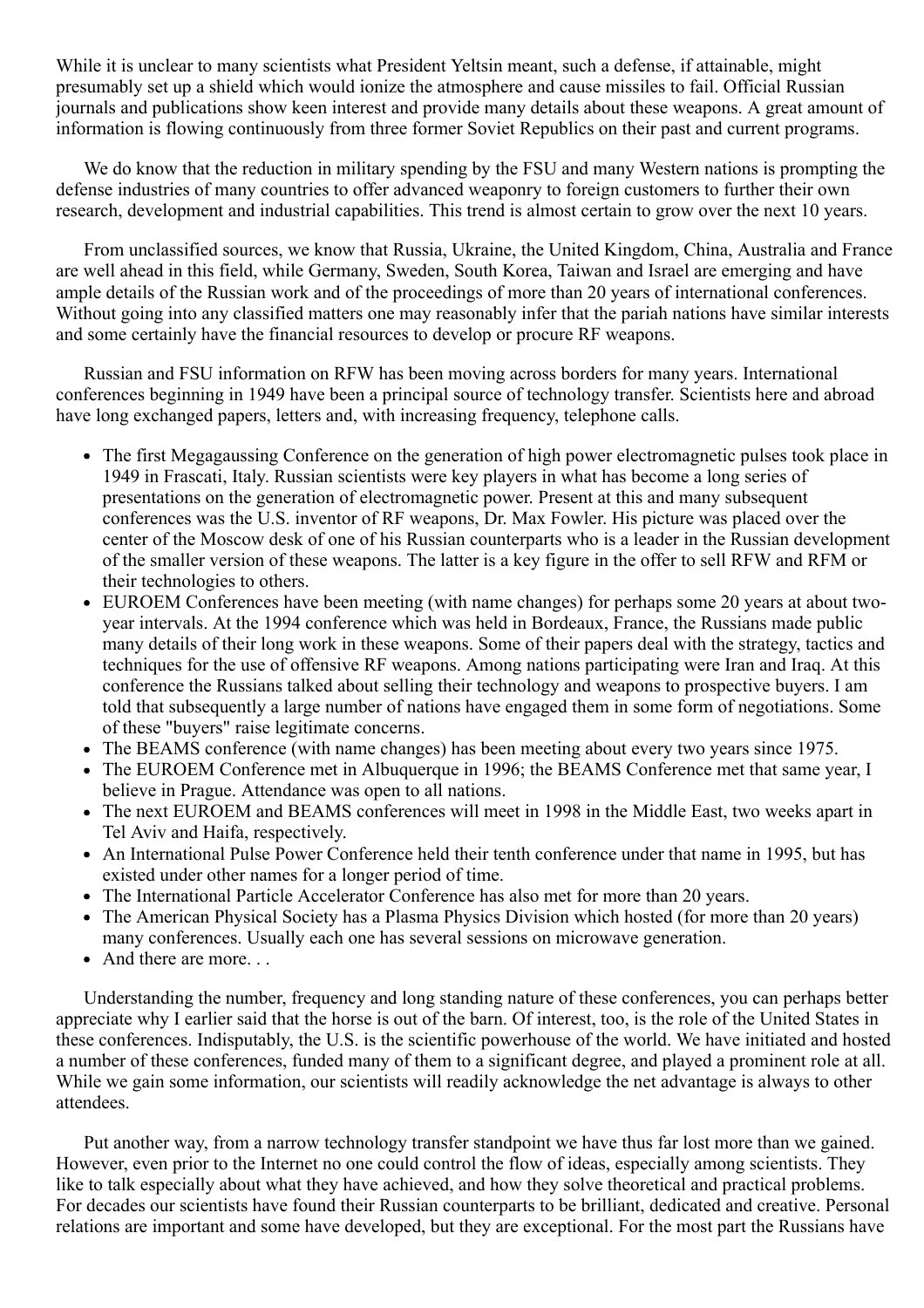been ambiguous about their great work and often are mistrustful of Americans. We should move to change that by closer and warmer contacts as well as by efforts to enter into joint ventures--with all the travails that accompany such efforts. The Russians are intensely interested in our comments and some professional appreciation by their scientific peers of their decades of work on the offensive use of RF weapons. In my humble opinion they would prefer to work with our own distinguished scientists rather than others, but will sell their technology and products to others. I believe there is a real potential for joint ventures which could serve to constrain to some degree the proliferation of these weapons, especially to those who would do us harm.

To return to the earlier point about the need for better controls of technology transfer, consider these two counterpoints which illustrate the problem:

- First: Although RF weapon components are on the Critical Technologies List, there are no up to date DoD guidelines or directives on this subject. An attempt to do so was made two years ago when little was known about the subject. As a consequence, decisions within the U.S. scientific community are becoming harder and dicier to make. There is a lack of clear policy guidance and direction.
- Second: The first point is illustrated by the transfer of the Reltron microwave tubes. These tubes, which generate radio frequency power, cost a great deal of money to produce and test. The U.S. is the leader in high-power tubes and their associated power systems, but the market is really thin. Our tube industry has no current buyers here in the U.S. Without major contracts from foreign countries (France, the United Kingdom, Germany and Israel, among others), our tube industry will die. We will lose contact with real customers and become dependent on foreign hardware for our systems. Ultimately we will increase the difficulties that must be overcome to develop HPM applications for any future DoD use. Almost certainly we would know less--almost nothing--about what was going on in this area. For their part the Europeans and others would not cease to procure; they would simply undertake their own development. So our high power microwave scientific community told the State Department on balance to approve the transfer, which State did. Inevitably one consequence will be to advance the work of others and ultimately the production of RF devices to be used wherever and however by whomever. Note well, however: there is no guarantee that friendly countries will not sell the devices they produce to unfriendly, even hateful people.

It would also appear that there are other proliferation and transfer concerns of interest to this committee, simply because there is so much accurate how-to-do information in the open literature and on the Internet. Several countries have RFW programs and Russia says it has sold some technologies to these countries. At least one of these countries has acknowledged such a transfer. The crux of the difficulty in controlling these transfers is best illustrated by the fact that High Power Microwave weapons look like ordinary radars. With a dish or horn antenna, and a van with a power source, an RFW would look like a new, used or renovated radar. Used ones are offered for sale today in military surplus and commercial catalogs. Other catalogs offer for sale the components to put together lower power, but also very low cost items, that once assembled could be used effectively against the infrastructure.

Users of the new weapons can be criminals, individuals or organized gangs of narco or domestic terrorists or a determined, organized, well-funded foreign adversary, either a group or nation who hates us.

The Russians, as noted, led with this work starting in 1949 with theory. By 1961, they were doing research, as documented in their numerous unclassified scientific articles. Experiments began in the seventies and proceeded to testing as described in their publications. Many of these weapons appeared in written descriptions, some photographs and diagrams in the nineties. Strategy, doctrine, tactics and techniques are all laid out in rather clear form. Please note all of this is unclassified information.

There is a legitimate question about the intelligence aspect of all of this. Our intelligence community largely proceeds on the operating principle followed in the Cold War: A threat is not validated until it is fielded. Well and good; hard evidence is essential.

But the question may fairly be asked: does that principle serve us well in the present day? Suppose we were to take a Russian or FSU-designed weapon, fabricate it in the U.S. and test it here. If the results were to meet the standards of performance and capabilities now claimed by the Russians, would we then have a validated threat? The answer to the capabilities may be forthcoming this month because at an unclassified level one of our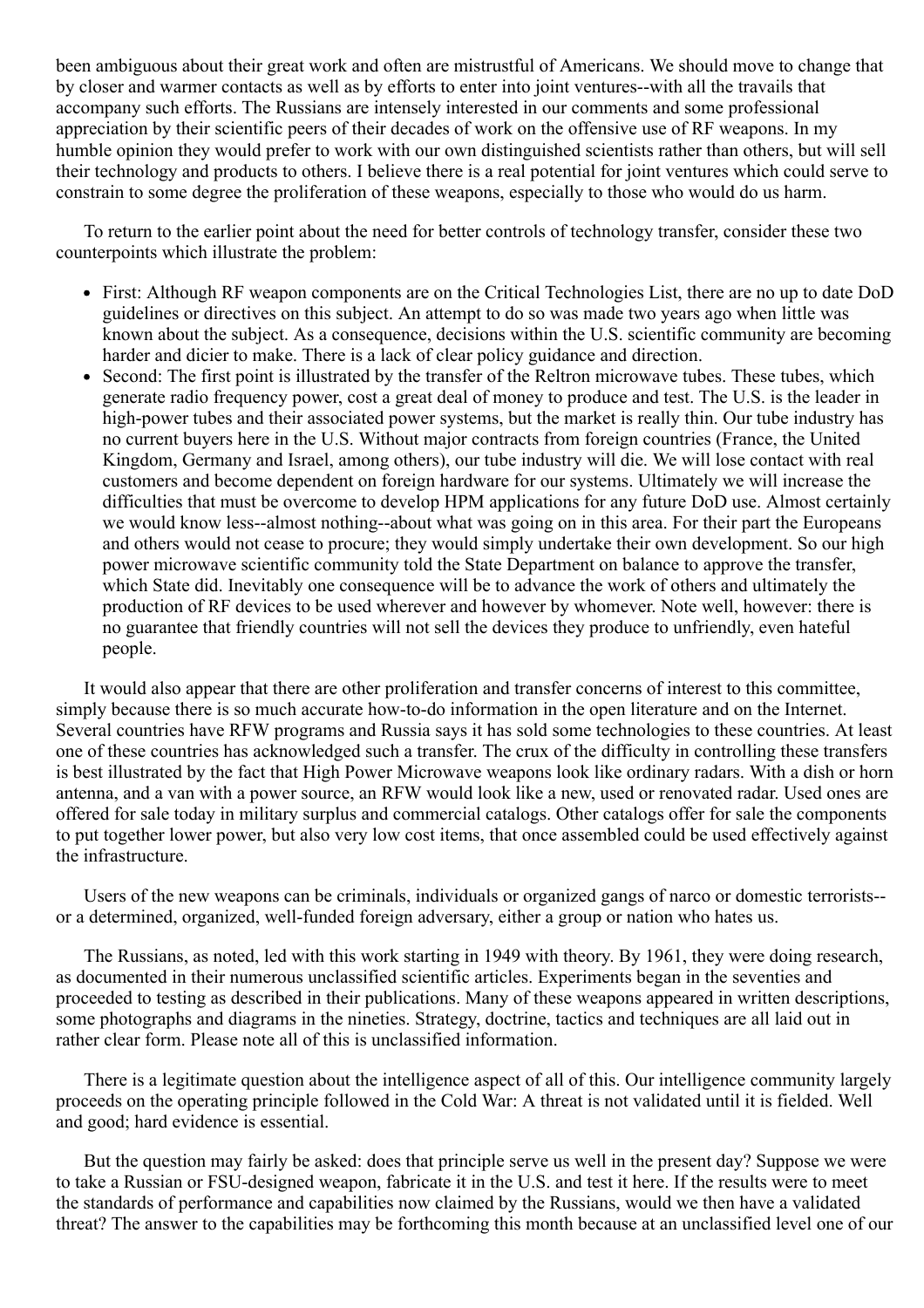national labs is doing just that. Another lab has purchased cheap, off the shelf components and will test its lower power device this month. Their engineers and I believe it will indeed work against infrastructure and light military targets.

There is a great deal of other corroborating evidence which at least argues for the existence-which is still disputed in some quarters--of these weapons: one minor one is an International Institute for the Prevention of Offensive RF Weapons, located in Philadelphia. Why such an institute if there are no such things? Evidence as to the capabilities of the weapons may be found in such recent statements as China's declared intention to purchase three RF weapons derived from the Russian technology. Another is the series of reliably reported discussions within the IRA of their intention to seek RF weapons for use against the London financial system in lieu of bombs and explosives. Consider, too, the recent statement by Sweden they have used these devices in experiments to stop cars at 100 yards, as well as their reported claim that RF weapons have been used against their financial institutions. A similar but much disputed statement has been reported by the London Times concerning British financial and banking institutions. The Los Angeles Police Department had done some successful work with vehicles in the interests of public safety and to halt fleeing suspects. Advantages of the larger high power microwave RF weapons include:

- Low cost per engagement
- All weather
- Instantaneous engagement times
- Simplified pointing and tracking
- Possible to engage multiple targets
- Deep magazines–simplified logistics (can "fire" or pulse as long as there is power in the generator)
- Non-lethal to humans when properly adjusted
- Well suited to covert operations because of lack of signature; deniability
- Not able to detect attacks; silent when used without explosive devices

The RFM offer many of the same advantages, offset only by the sound of the explosion that detonates them and produces the rise in pulse energy.

Unless we choose to be, we are not without courses of action. Some of these could be explored at a future hearing. Some preliminary thoughts are offered today:

- We either fully understand nor control this technology.
- We have not begun to work on defenses , especially for our vulnerable infrastructure.
- We need to first scope the problem, determine susceptibilities and vulnerabilities, then test.
- All of this, to include any appropriate hardening of existing components, will take many years.
- There are other courses of corrective action, but all will take time to acquire and apply.
- The first step might well be to bring forward our real RF experts in DoD and the scientific community who know what needs to be done.

We need to go at this problem with a step-by-step sensible approach. No budget buster is proposed. Even if Congress had ready funds, a grandiose national solution is not the way to go.

We can start by scoping the problem and then by applying some of the same low-cost components that are now used in the ever expanding information technologies. Examples are surge-like protectors, plasma limiters, diodes, and metal covers. Parallel or redundant systems are another technique.

We are good at managing risks. We should no longer hesitate to reduce the impact of the threat, or to give our intelligence community the guidance to open up (some would say revise) their approach to this problem. Clearly the United States Congress will play a key role in whatever we do, or choose not to do, and our top leadership should focus on the longer term. But we should begin now in a sensible, modest way.

Three things we want to keep foremost in mind:

- Do not throw a lot of money at this problem. Funds don't exist; the best solutions will have to be devised.
- Do not tell DoD or the Services to take this out of their budgets. They are over stretched now and it would